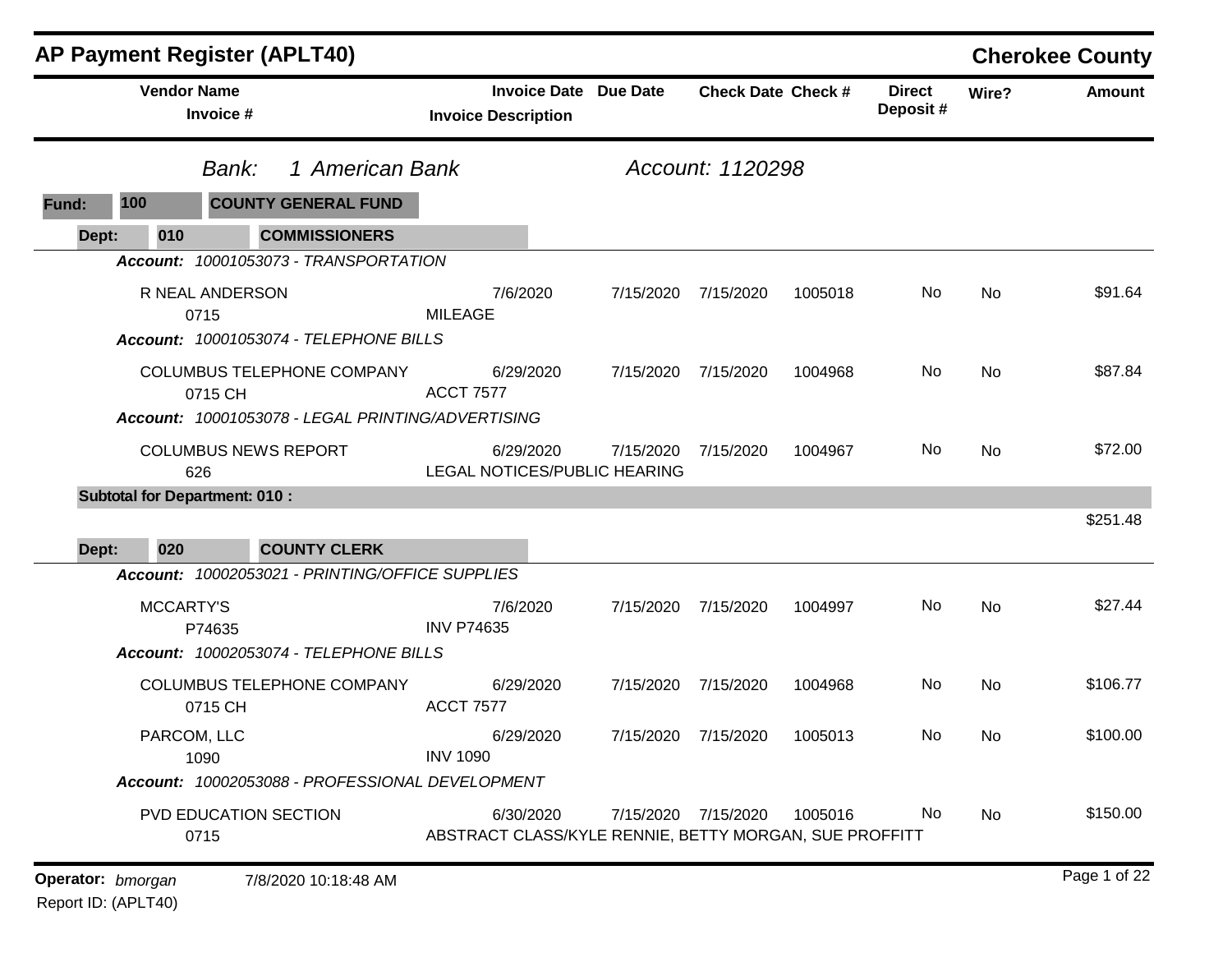|       |                                       | <b>AP Payment Register (APLT40)</b>                                    |                               |                              |                           |         |                           |       | <b>Cherokee County</b> |
|-------|---------------------------------------|------------------------------------------------------------------------|-------------------------------|------------------------------|---------------------------|---------|---------------------------|-------|------------------------|
|       | <b>Vendor Name</b><br>Invoice #       |                                                                        | <b>Invoice Description</b>    | <b>Invoice Date Due Date</b> | <b>Check Date Check #</b> |         | <b>Direct</b><br>Deposit# | Wire? | Amount                 |
|       | <b>Subtotal for Department: 020:</b>  |                                                                        |                               |                              |                           |         |                           |       |                        |
| Dept: | 030                                   | <b>TREASURER</b>                                                       |                               |                              |                           |         |                           |       | \$384.21               |
|       |                                       | Account: 10003053029 - MISC SUPPLIES                                   |                               |                              |                           |         |                           |       |                        |
|       | <b>QUILL CORPORATION</b><br>7966675   |                                                                        | 7/6/2020<br>INV 7966675       | 7/15/2020                    | 7/15/2020                 | 1005017 | No                        | No    | \$194.62               |
|       |                                       | Account: 10003053074 - TELEPHONE BILLS                                 |                               |                              |                           |         |                           |       |                        |
|       | 0715 CH                               | <b>COLUMBUS TELEPHONE COMPANY</b>                                      | 6/29/2020<br><b>ACCT 7577</b> | 7/15/2020                    | 7/15/2020                 | 1004968 | No                        | No    | \$175.08               |
|       | <b>Subtotal for Department: 030:</b>  |                                                                        |                               |                              |                           |         |                           |       |                        |
| Dept: | 040                                   | <b>ATTORNEY</b>                                                        |                               |                              |                           |         |                           |       | \$369.70               |
|       |                                       | Account: 10004053074 - TELEPHONE BILLS                                 |                               |                              |                           |         |                           |       |                        |
|       | 0715 CH                               | COLUMBUS TELEPHONE COMPANY<br>Account: 10004053089 - OTHER CONTRACTUAL | 6/29/2020<br><b>ACCT 7577</b> |                              | 7/15/2020 7/15/2020       | 1004968 | No                        | No    | \$265.03               |
|       | <b>VERIZON WIRELESS</b><br>9856780583 |                                                                        | 7/6/2020<br>INV 9856780583    |                              | 7/15/2020 7/15/2020       | 1005033 | No                        | No    | \$80.02                |
|       | <b>Subtotal for Department: 040:</b>  |                                                                        |                               |                              |                           |         |                           |       |                        |
| Dept: | 050                                   | <b>REGISTER OF DEEDS</b>                                               |                               |                              |                           |         |                           |       | \$345.05               |
|       |                                       | Account: 10005053074 - UTILITIES/TELEPHONE BILLS                       |                               |                              |                           |         |                           |       |                        |
|       | 0715 CH                               | COLUMBUS TELEPHONE COMPANY                                             | 6/29/2020<br><b>ACCT 7577</b> |                              | 7/15/2020 7/15/2020       | 1004968 | No                        | No    | \$91.07                |
|       |                                       |                                                                        |                               |                              |                           |         |                           |       |                        |
|       | <b>Subtotal for Department: 050:</b>  |                                                                        |                               |                              |                           |         |                           |       |                        |
|       |                                       |                                                                        |                               |                              |                           |         |                           |       | \$91.07                |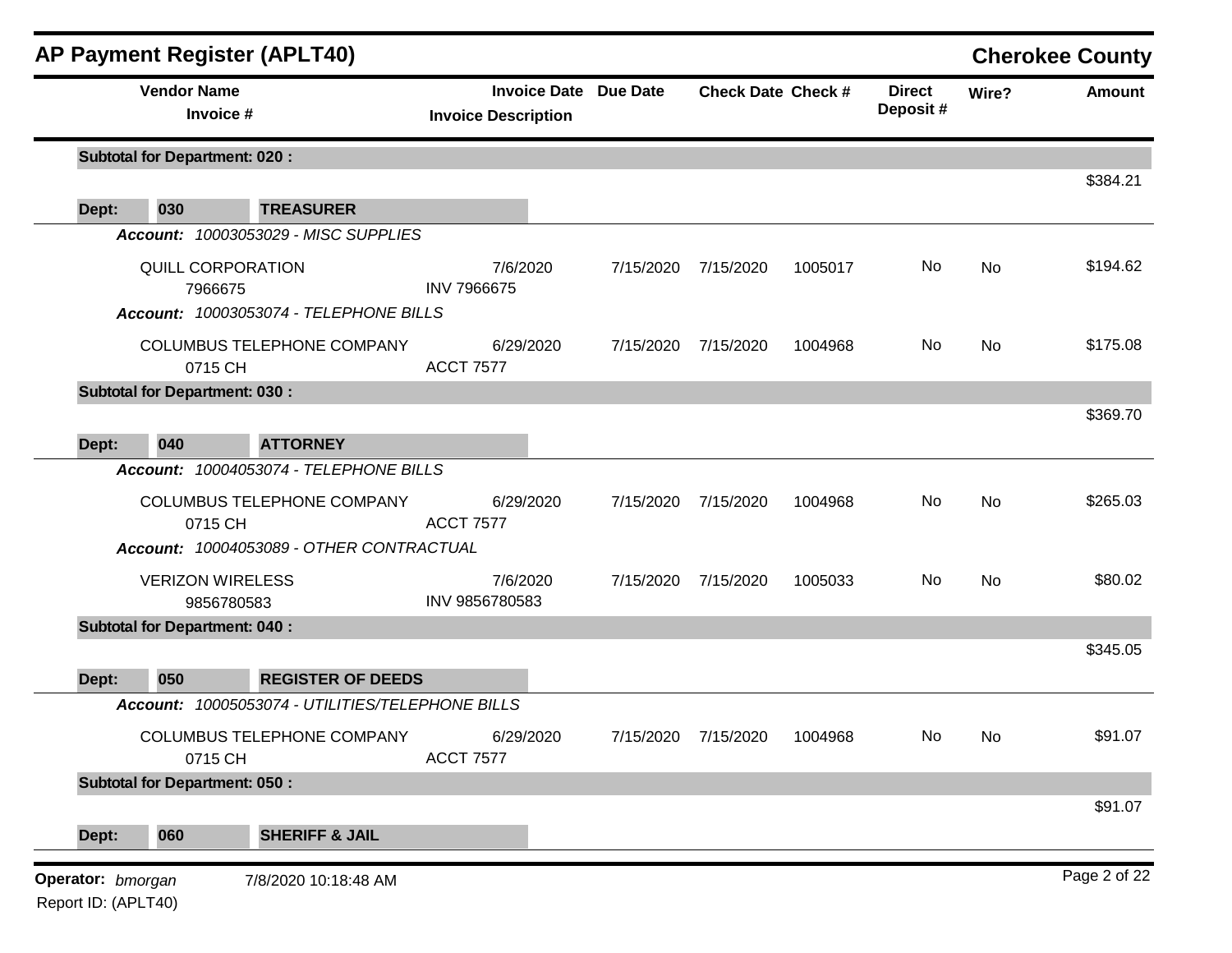| <b>Vendor Name</b><br>Invoice #                      | <b>Invoice Date Due Date</b><br><b>Invoice Description</b> | <b>Check Date Check #</b>   |         | <b>Direct</b><br>Deposit# | Wire?     | <b>Amount</b> |
|------------------------------------------------------|------------------------------------------------------------|-----------------------------|---------|---------------------------|-----------|---------------|
| Account: 10006053021 - PRINTING/OFFICE SUPPLIES      |                                                            |                             |         |                           |           |               |
| <b>CINTAS CORP</b><br>8404683931                     | 6/30/2020<br>INV 8404683931                                | 7/15/2020 7/15/2020         | 1004962 | No                        | No        | \$116.50      |
| <b>FOUR STATE PRINTING</b><br>10883                  | 6/30/2020<br><b>INV 10883</b>                              | 7/15/2020 7/15/2020         | 1004980 | No.                       | No        | \$51.60       |
| <b>CINTAS CORP</b><br>8404657539                     | 6/30/2020<br>INV 8404657539                                | 7/15/2020 7/15/2020         | 1004962 | No.                       | No.       | \$91.58       |
| Account: 10006053022 - EMPLOYEE UNIFORMS/ACCESSORIES |                                                            |                             |         |                           |           |               |
| SOUTHERN UNIFORM & EQUIPMENT 6/30/2020<br>103854     | <b>INV 103854</b>                                          | 7/15/2020 7/15/2020         | 1005025 | No.                       | <b>No</b> | \$115.98      |
| Account: 10006053025 - PARTS/VEHICLE REPAIRS         |                                                            |                             |         |                           |           |               |
| FULL SERVICE AUTOMOTIVE<br>636108                    | 6/30/2020<br><b>INV 636108</b>                             | 7/15/2020 7/15/2020         | 1004982 | No.                       | <b>No</b> | \$500.00      |
| KANSASLAND TIRE OF PITTSBURG<br>3630                 | 6/29/2020<br><b>INV 3630</b>                               | 7/15/2020 7/15/2020         | 1004993 | No.                       | <b>No</b> | \$615.80      |
| MIKE CARPINO FORD MERCURY INC<br>113211              | 6/29/2020<br><b>INV 113211</b>                             | 7/15/2020 7/15/2020         | 1005003 | No                        | No        | \$663.27      |
| Account: 10006053028 - COMPUTER SUPPLIES             |                                                            |                             |         |                           |           |               |
| NEWEGG BUSINESS, INC<br>1302830361                   | 6/30/2020<br>INV 1302830361                                | 7/15/2020 7/15/2020         | 1005009 | No.                       | No        | \$805.79      |
| Account: 10006053071 - COMMUNICATIONS                |                                                            |                             |         |                           |           |               |
| BROOKS-JEFFREY MARKETING, INC<br>193563              | 6/30/2020<br><b>INV 193563</b>                             | 7/15/2020 7/15/2020         | 1004951 | No.                       | No        | \$2,995.00    |
| Account: 10006053072 - GAS, ELECTRIC, WATER          |                                                            |                             |         |                           |           |               |
| <b>CITY OF COLUMBUS</b><br>0715 SH                   | 7/6/2020<br>ACCT 09-52410-01                               | 7/15/2020 7/15/2020 1004964 |         | No.                       | No        | \$120.00      |
| Account: 10006053074 - TELEPHONE BILLS               |                                                            |                             |         |                           |           |               |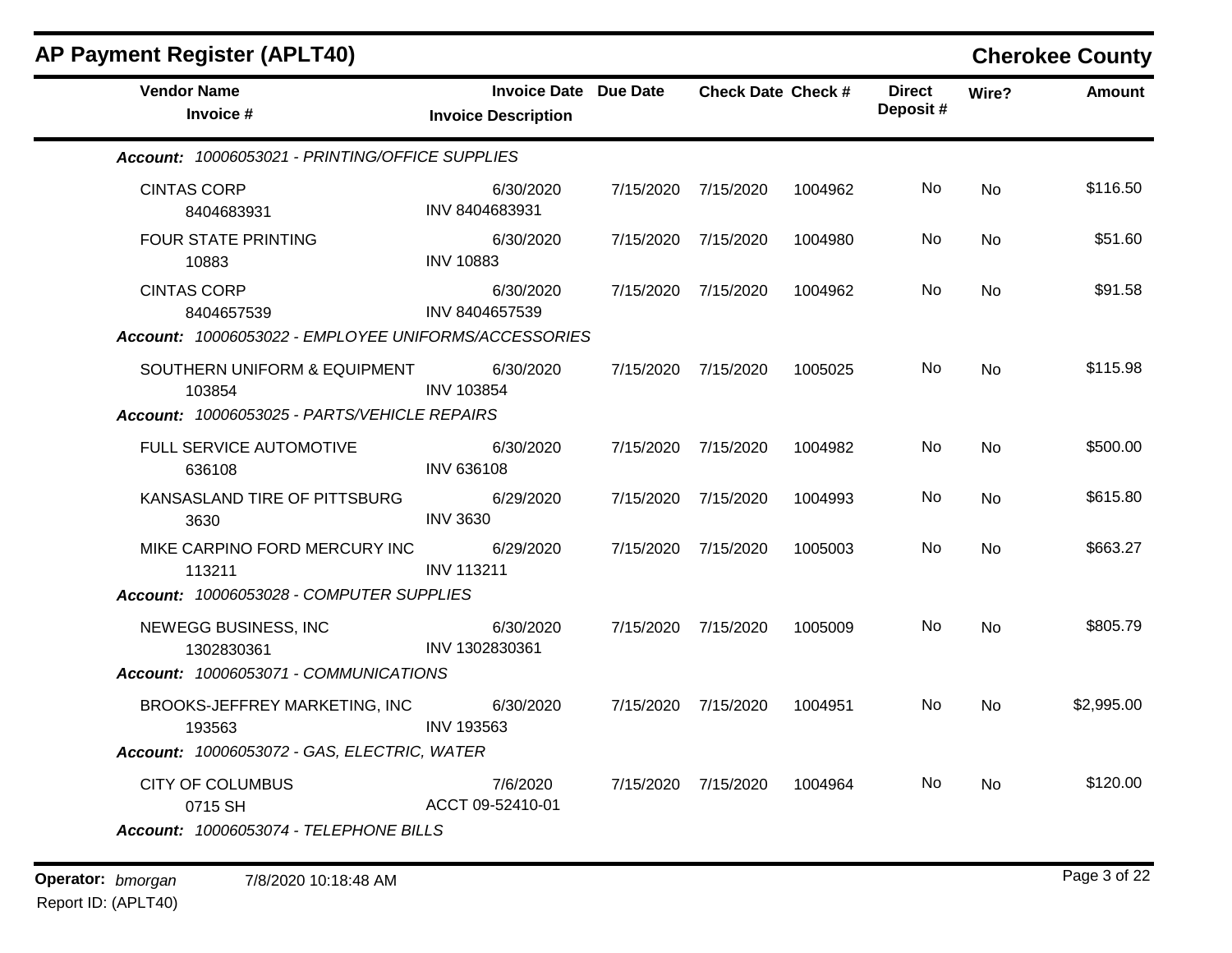| <b>AP Payment Register (APLT40)</b>                |                                                     |           |                     |         |                           |           | <b>Cherokee County</b> |
|----------------------------------------------------|-----------------------------------------------------|-----------|---------------------|---------|---------------------------|-----------|------------------------|
| <b>Vendor Name</b><br>Invoice #                    | Invoice Date Due Date<br><b>Invoice Description</b> |           | Check Date Check #  |         | <b>Direct</b><br>Deposit# | Wire?     | <b>Amount</b>          |
| COLUMBUS TELEPHONE COMPANY<br>0715 SH              | 6/30/2020<br><b>ACCT 2963</b>                       | 7/15/2020 | 7/15/2020           | 1004968 | No                        | <b>No</b> | \$1,778.00             |
| AT&T<br>0715                                       | 7/6/2020<br>ACCT 0305179815001                      |           | 7/15/2020 7/15/2020 | 1004950 | No.                       | <b>No</b> | \$20.95                |
| Account: 10006053076 - PROFESSIONAL SERVICES       |                                                     |           |                     |         |                           |           |                        |
| <b>FULL SERVICE AUTOMOTIVE</b><br>1505             | 7/6/2020<br><b>INV 1505</b>                         | 7/15/2020 | 7/15/2020           | 1004982 | No                        | <b>No</b> | \$222.00               |
| FULL SERVICE AUTOMOTIVE<br>1503                    | 7/6/2020<br><b>INV 1505</b>                         |           | 7/15/2020 7/15/2020 | 1004982 | No                        | No        | \$158.40               |
| Account: 10006053080 - MAINTENANCE/BLDGS & GROUNDS |                                                     |           |                     |         |                           |           |                        |
| TRUE VALUE COLUMBUS<br>A411532                     | 6/30/2020<br><b>TRANS A411532</b>                   | 7/15/2020 | 7/15/2020           | 1005031 | No                        | <b>No</b> | \$27.89                |
| TRUE VALUE COLUMBUS<br>A411752                     | 6/30/2020<br><b>TRANS A411752</b>                   |           | 7/15/2020 7/15/2020 | 1005031 | No.                       | No        | \$17.78                |
| <b>SMC ELECTRIC SUPPLY</b><br>50358495             | 6/30/2020<br>INV 50358495.00                        | 7/15/2020 | 7/15/2020           | 1005023 | No                        | <b>No</b> | \$169.50               |
| Account: 10006053094 - VEHICLES                    |                                                     |           |                     |         |                           |           |                        |
| KANSAS HIGHWAY PATROL CAR FUND<br>2020-078         | 7/6/2020<br>INV 2020-078                            | 7/15/2020 | 7/15/2020           | 1004992 | No.                       | <b>No</b> | \$52,700.00            |
| <b>TESSCO INC</b><br>130344                        | 7/6/2020<br><b>INV 130344</b>                       | 7/15/2020 | 7/15/2020           | 1005030 | No.                       | <b>No</b> | \$164.14               |
| Account: 10006053737 - INMATE PERSONAL ITEMS       |                                                     |           |                     |         |                           |           |                        |
| <b>CHARM-TEX INC</b><br>0218976                    | 6/30/2020<br><b>INV 0218976</b>                     |           | 7/15/2020 7/15/2020 | 1004956 | No.                       | <b>No</b> | \$54.54                |
| <b>Account: 10006053786 - INMATE MEDICAL</b>       |                                                     |           |                     |         |                           |           |                        |
| MCKESSON MEDICAL-SURGICAL<br>07894777              | 6/30/2020<br>INV 07894777                           | 7/15/2020 | 7/15/2020           | 1004998 | No                        | <b>No</b> | \$94.75                |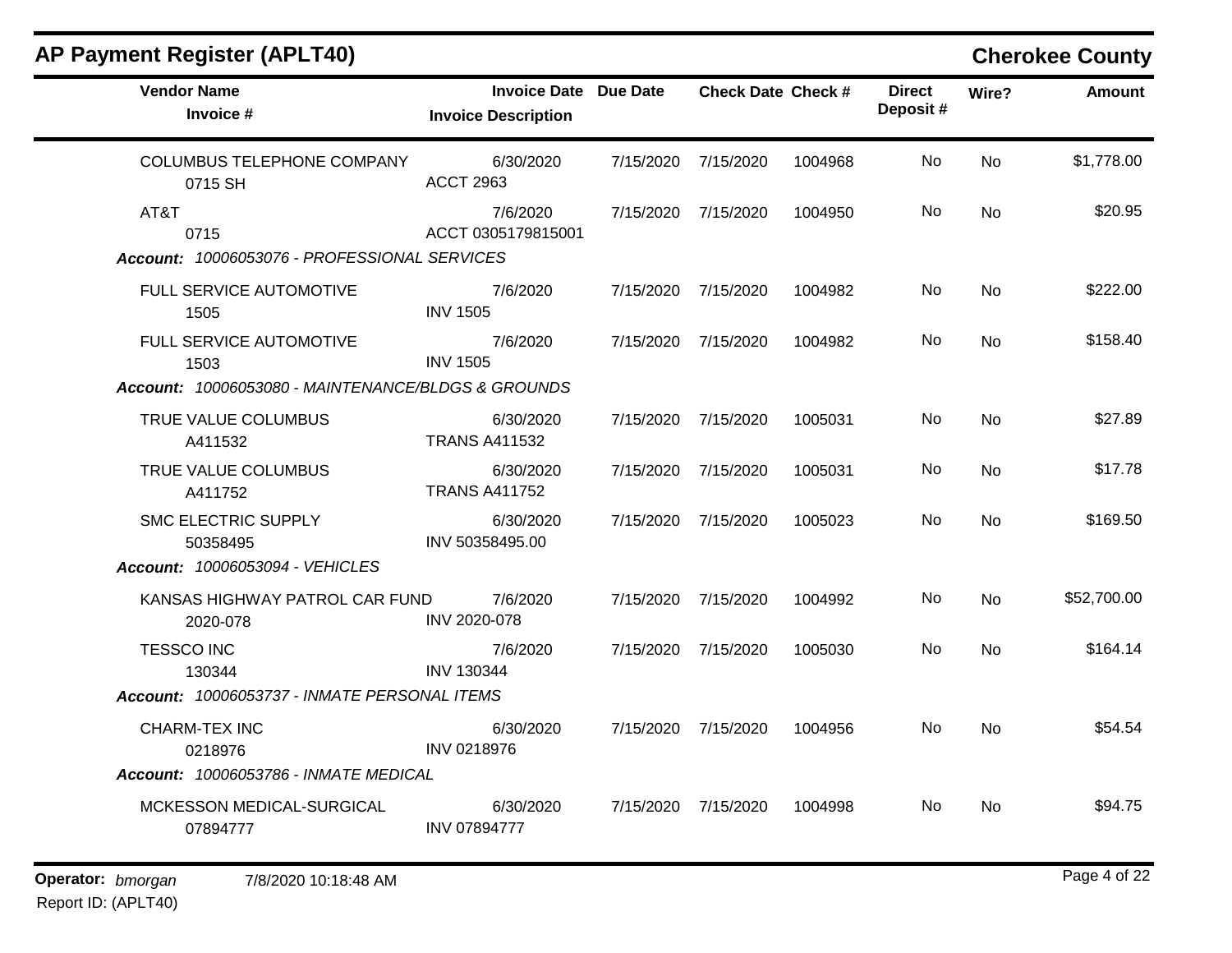|       | $\ldots$ , $\ldots$ , $\ldots$ , $\ldots$ , $\ldots$ . |                                                            |           |                           |         |                           |           | UNUNGU UUMNY  |
|-------|--------------------------------------------------------|------------------------------------------------------------|-----------|---------------------------|---------|---------------------------|-----------|---------------|
|       | <b>Vendor Name</b><br>Invoice #                        | <b>Invoice Date Due Date</b><br><b>Invoice Description</b> |           | <b>Check Date Check #</b> |         | <b>Direct</b><br>Deposit# | Wire?     | <b>Amount</b> |
|       | <b>MERCY COLUMBUS</b><br>0715 SH                       | 6/30/2020<br>ACCT 9400004157601                            | 7/15/2020 | 7/15/2020                 | 1005001 | No                        | <b>No</b> | \$74.59       |
|       | <b>BTX KS INC</b><br>3228043020                        | 6/30/2020<br>INV 3228043020                                | 7/15/2020 | 7/15/2020                 | 1004952 | No                        | No        | \$198.95      |
|       | <b>MERCY COLUMBUS</b><br>0715                          | 6/30/2020<br>ACCT JP1548910630                             | 7/15/2020 | 7/15/2020                 | 1005001 | No                        | <b>No</b> | \$31.00       |
|       | <b>WELLPATH LLC</b><br>0066990                         | 6/30/2020<br><b>INV 0066990</b>                            | 7/15/2020 | 7/15/2020                 | 1005034 | No                        | No        | \$36.00       |
|       | DIRECT BENEFIT SOLUTIONS<br>2019-382                   | 6/30/2020<br>INV 2019-382                                  | 7/15/2020 | 7/15/2020                 | 1004975 | No                        | No        | \$1,181.60    |
|       | <b>HEALOGICS SPECIALTY PHYSCIANS</b><br>0715           | 6/30/2020<br><b>ACCT 68531</b>                             | 7/15/2020 | 7/15/2020                 | 1004984 | No                        | <b>No</b> | \$148.43      |
|       | ADVANCED CORRECTIONAL HEALTHCARE,<br>97592             | 7/6/2020<br><b>INV 97592</b>                               | 7/15/2020 | 7/15/2020                 | 1004947 | No                        | No        | \$3,760.02    |
|       | <b>BTX KS INC</b><br>3228022920                        | 6/30/2020<br>INV 3228022920                                | 7/15/2020 | 7/15/2020                 | 1004952 | No                        | <b>No</b> | \$303.00      |
|       | <b>Subtotal for Department: 060:</b>                   |                                                            |           |                           |         |                           |           |               |
| Dept: | 070<br><b>DISTRICT COURT</b>                           |                                                            |           |                           |         |                           |           | \$67,217.06   |
|       | Account: 10007053021 - PRINTING/OFFICE SUPPLIES        |                                                            |           |                           |         |                           |           |               |
|       | ETTINGER'S OFFICE SUPPLY<br>5299620                    | 7/6/2020<br>INV 5299620                                    | 7/15/2020 | 7/15/2020                 | 1004978 | No                        | No        | \$143.70      |
|       | <b>SAMUEL J MARSH</b>                                  | 7/6/2020                                                   | 7/15/2020 | 7/15/2020                 | 1005021 | No                        | No        | \$34.99       |

REIMBURSEMENTS

TRAVEL EXPENSES

## **AP Payment Register (APLT40) Cherokee County**

7/6/2020 7/15/2020 7/15/2020 1005029 No \$50.40

No

0715

TERRY CIZERLE 0715

*Account: 10007053028 - COMPUTER SUPPLIES*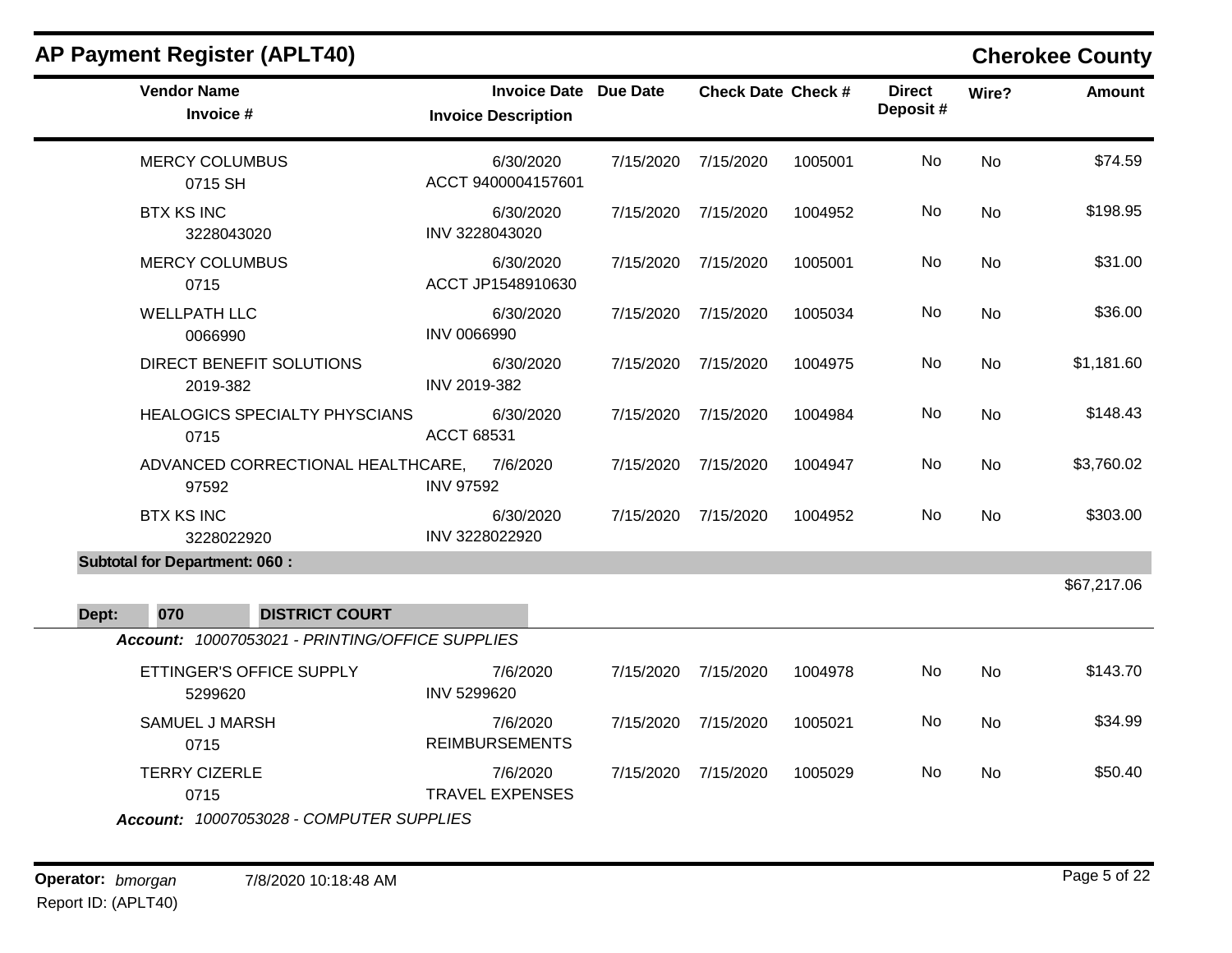m.

| <b>Vendor Name</b><br>Invoice #                                                    | <b>Invoice Date Due Date</b><br><b>Invoice Description</b> |           | <b>Check Date Check #</b> |         | <b>Direct</b><br>Deposit# | Wire?     | <b>Amount</b> |
|------------------------------------------------------------------------------------|------------------------------------------------------------|-----------|---------------------------|---------|---------------------------|-----------|---------------|
| ADVANTAGE COMPUTER ENTERPRISES IN<br>78460                                         | 7/6/2020<br><b>INV 78460</b>                               | 7/15/2020 | 7/15/2020                 | 1004948 | No                        | No        | \$318.75      |
| ADVANTAGE COMPUTER ENTERPRISES IN<br>78484                                         | 7/6/2020<br><b>INV 78484</b>                               | 7/15/2020 | 7/15/2020                 | 1004948 | No                        | No        | \$56.25       |
| ADVANTAGE COMPUTER ENTERPRISES IN<br>78504<br>Account: 10007053029 - MISC SUPPLIES | 7/6/2020<br><b>INV 78504</b>                               | 7/15/2020 | 7/15/2020                 | 1004948 | No.                       | No        | \$131.25      |
| <b>OLIVER KENT LYNCH</b><br>0715                                                   | 7/6/2020<br><b>REIMBURSEMENT</b>                           | 7/15/2020 | 7/15/2020                 | 1005012 | No.                       | No        | \$175.00      |
| <b>SAMUEL J MARSH</b><br>0715                                                      | 7/6/2020<br><b>REIMBURSEMENTS</b>                          | 7/15/2020 | 7/15/2020                 | 1005021 | No                        | No        | \$175.00      |
| Account: 10007053073 - TRANSPORTATION                                              |                                                            |           |                           |         |                           |           |               |
| <b>TERRY CIZERLE</b><br>0715                                                       | 7/6/2020<br><b>TRAVEL EXPENSES</b>                         | 7/15/2020 | 7/15/2020                 | 1005029 | No                        | No        | \$57.42       |
| Account: 10007053074 - TELEPHONE BILLS                                             |                                                            |           |                           |         |                           |           |               |
| <b>COLUMBUS TELEPHONE COMPANY</b><br>0715 CH                                       | 6/29/2020<br><b>ACCT 7577</b>                              | 7/15/2020 | 7/15/2020                 | 1004968 | No.                       | <b>No</b> | \$509.27      |
| Account: 10007053083 - EQUIPMENT LEASE/RENTAL                                      |                                                            |           |                           |         |                           |           |               |
| SAMUEL J MARSH<br>0715                                                             | 7/6/2020<br><b>REIMBURSEMENTS</b>                          | 7/15/2020 | 7/15/2020                 | 1005021 | No.                       | <b>No</b> | \$138.15      |
| Account: 10007053089 - OTHER CONTRACTUAL                                           |                                                            |           |                           |         |                           |           |               |
| <b>CANDACE BREWSTER GAYOSO</b><br>0715                                             | 6/29/2020<br>MONTHLY ATTY/CO CONTRACT                      | 7/15/2020 | 7/15/2020                 | 1004953 | No                        | No        | \$2,750.00    |
| JOANNA L DERFELT<br>0715                                                           | 6/29/2020<br>MONTHLY ATTY CO CONTRACT                      | 7/15/2020 | 7/15/2020                 | 1004988 | No                        | No        | \$2,750.00    |
| <b>MELANIE BINGHAM</b><br>0715                                                     | 6/29/2020<br>MONTHLY ATTY/CO CONTRACT                      | 7/15/2020 | 7/15/2020                 | 1004999 | No.                       | <b>No</b> | \$2,750.00    |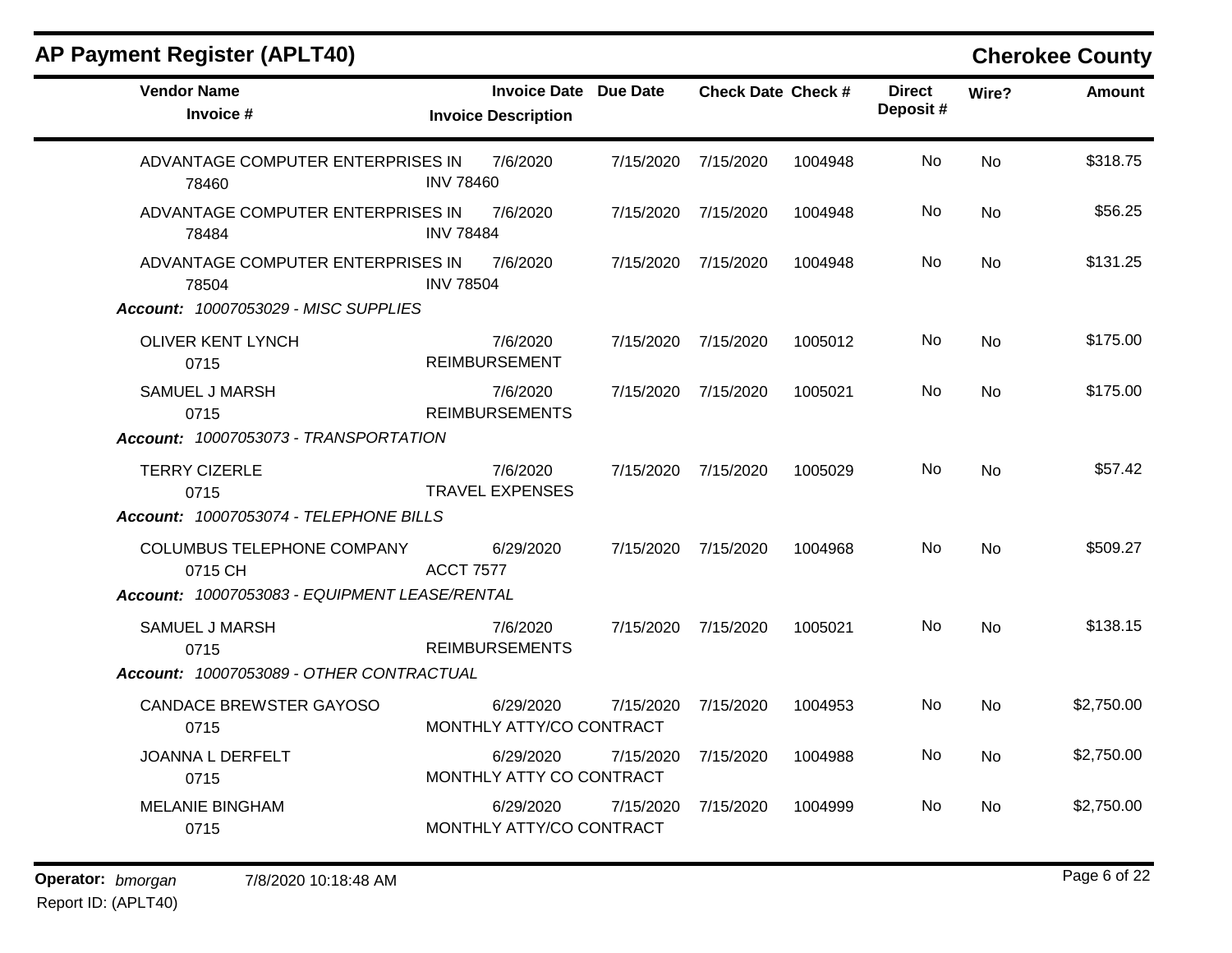|       |                                       | <b>AP Payment Register (APLT40)</b>              |                               |                                       |                           |         |                           |           | <b>Cherokee County</b> |
|-------|---------------------------------------|--------------------------------------------------|-------------------------------|---------------------------------------|---------------------------|---------|---------------------------|-----------|------------------------|
|       | <b>Vendor Name</b><br>Invoice #       |                                                  | <b>Invoice Description</b>    | <b>Invoice Date Due Date</b>          | <b>Check Date Check #</b> |         | <b>Direct</b><br>Deposit# | Wire?     | <b>Amount</b>          |
|       | 0715                                  | <b>DOUGLAS ROPER STEELE</b>                      | 6/29/2020                     | 7/15/2020<br>MONTHLY ATTY/CO CONTRACT | 7/15/2020                 | 1004976 | No                        | <b>No</b> | \$2,750.00             |
|       | <b>Subtotal for Department: 070:</b>  |                                                  |                               |                                       |                           |         |                           |           |                        |
|       |                                       |                                                  |                               |                                       |                           |         |                           |           | \$12,790.18            |
| Dept: | 080                                   | <b>COURTHOUSE</b>                                |                               |                                       |                           |         |                           |           |                        |
|       |                                       | Account: 10008053040 - JANITORIAL SUPPLIES       |                               |                                       |                           |         |                           |           |                        |
|       | <b>CINTAS #459</b><br>4054712813      |                                                  | 7/6/2020<br>INV 4054712813    |                                       | 7/15/2020 7/15/2020       | 1004961 | No                        | <b>No</b> | \$74.61                |
|       | <b>CINTAS #459</b><br>4053999154      |                                                  | 6/29/2020<br>INV 4053999154   | 7/15/2020                             | 7/15/2020                 | 1004961 | No.                       | <b>No</b> | \$74.61                |
|       | <b>CULLIGAN OF JOPLIN</b><br>169492   |                                                  | 7/6/2020<br><b>INV 169492</b> | 7/15/2020                             | 7/15/2020                 | 1004973 | No                        | <b>No</b> | \$33.30                |
|       | 5302230                               | ETTINGER'S OFFICE SUPPLY                         | 7/6/2020<br>INV 5302230       |                                       | 7/15/2020 7/15/2020       | 1004978 | No.                       | <b>No</b> | \$90.60                |
|       |                                       | Account: 10008053042 - BREAKROOM SUPPLIES        |                               |                                       |                           |         |                           |           |                        |
|       | <b>CULLIGAN OF JOPLIN</b><br>167928   |                                                  | 7/6/2020<br><b>INV 167928</b> | 7/15/2020                             | 7/15/2020                 | 1004973 | No.                       | No        | \$6.50                 |
|       | <b>CULLIGAN OF JOPLIN</b><br>169951   |                                                  | 7/6/2020<br><b>INV 167928</b> | 7/15/2020                             | 7/15/2020                 | 1004973 | No.                       | No        | \$6.50                 |
|       | <b>CULLIGAN OF JOPLIN</b><br>90608100 |                                                  | 6/29/2020<br>INV 90608100     | 7/15/2020                             | 7/15/2020                 | 1004973 | No.                       | No        | \$13.40                |
|       |                                       | Account: 10008053074 - UTILITIES/TELEPHONE BILLS |                               |                                       |                           |         |                           |           |                        |
|       | 0715 CH                               | COLUMBUS TELEPHONE COMPANY                       | 6/29/2020<br><b>ACCT 7577</b> |                                       | 7/15/2020 7/15/2020       | 1004968 | No                        | <b>No</b> | \$1,038.96             |
|       |                                       | Account: 10008053083 - EQUIPMENT LEASE/RENTAL    |                               |                                       |                           |         |                           |           |                        |
|       | <b>CULLIGAN OF JOPLIN</b><br>0715     |                                                  | 7/6/2020<br>INV 90608100      | 7/15/2020                             | 7/15/2020                 | 1004973 | No                        | No        | \$13.40                |
|       |                                       |                                                  |                               |                                       |                           |         |                           |           |                        |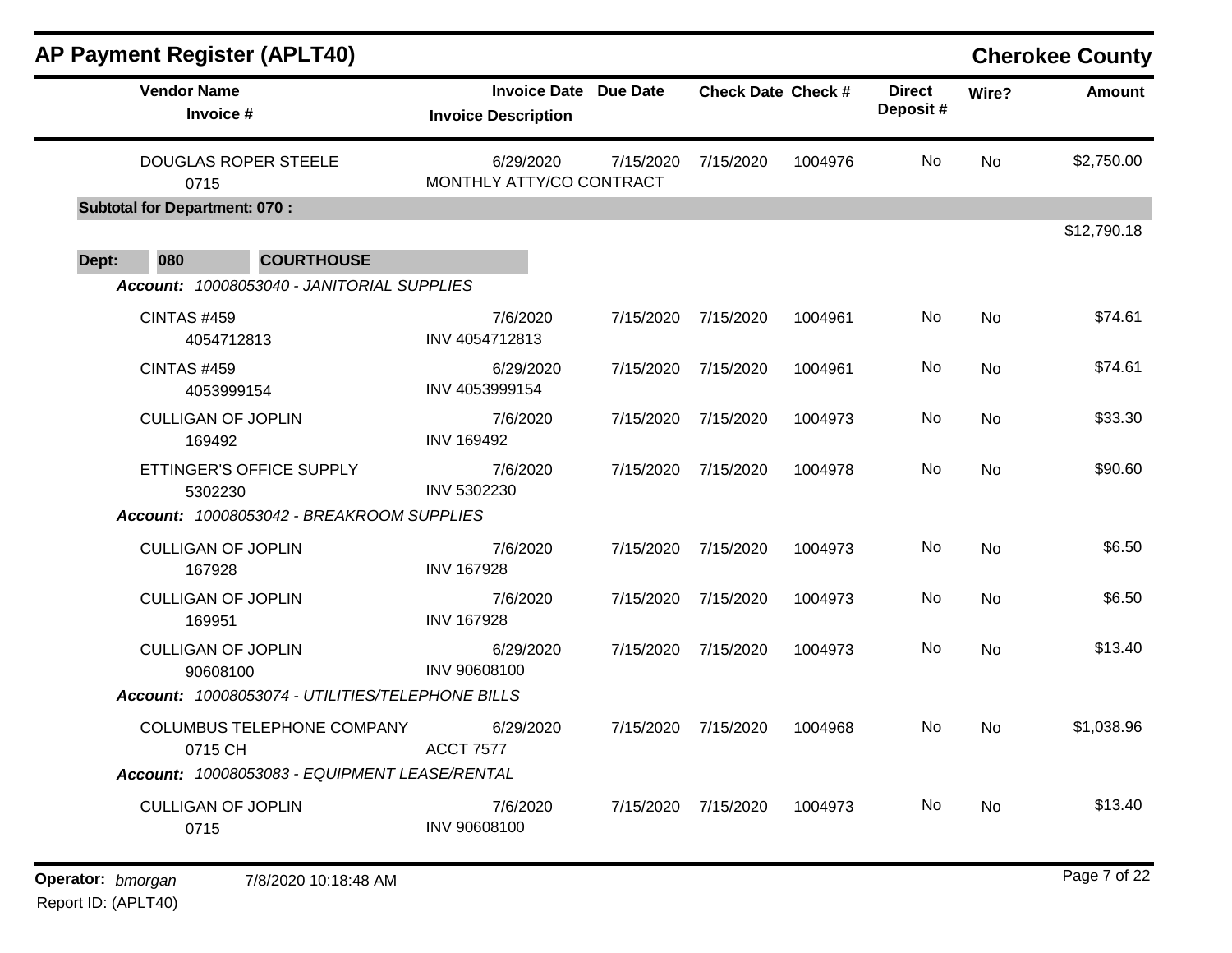| <b>AP Payment Register (APLT40)</b>                                                   |                                                            |           |                           |         |                           |       | <b>Cherokee County</b> |
|---------------------------------------------------------------------------------------|------------------------------------------------------------|-----------|---------------------------|---------|---------------------------|-------|------------------------|
| <b>Vendor Name</b><br>Invoice #                                                       | <b>Invoice Date Due Date</b><br><b>Invoice Description</b> |           | <b>Check Date Check #</b> |         | <b>Direct</b><br>Deposit# | Wire? | <b>Amount</b>          |
| Account: 10008053089 - OTHER CONTRACTUAL                                              |                                                            |           |                           |         |                           |       |                        |
| <b>CHEROKEE COUNTY TREASURER</b><br>0715                                              | 6/30/2020<br>REIMB. PITNEY POWER CHARGES                   | 7/15/2020 | 7/15/2020                 | 1004960 | No                        | No    | \$162.13               |
| <b>CRAWFORD COUNTY CLERK</b><br>0715                                                  | 7/6/2020<br><b>DISTRICT CORONER'S SALARY</b>               | 7/15/2020 | 7/15/2020                 | 1004970 | No                        | No    | \$903.34               |
| MENSE CPA FIRM, LLC<br>5456                                                           | 7/6/2020<br><b>INV 5456</b>                                | 7/15/2020 | 7/15/2020                 | 1005000 | No                        | No    | \$15,000.00            |
| <b>Subtotal for Department: 080:</b>                                                  |                                                            |           |                           |         |                           |       |                        |
| 090<br><b>EMERGENCY PREPAREDNESS</b><br>Dept:                                         |                                                            |           |                           |         |                           |       | \$17,417.35            |
| Account: 10009053025 - PARTS/VEHICLE REPAIRS                                          |                                                            |           |                           |         |                           |       |                        |
| NATALINIS AUTOMOTIVE<br>738960                                                        | 6/29/2020<br><b>INV 938960</b>                             | 7/15/2020 | 7/15/2020                 | 1005006 | No                        | No    | \$36.98                |
| Account: 10009053072 - GAS, ELECTRIC, WATER                                           |                                                            |           |                           |         |                           |       |                        |
| HEARTLAND ELECTRIC COOPERATIVE INC<br>0715                                            | 7/6/2020<br>ACCT 50891200                                  | 7/15/2020 | 7/15/2020                 | 1004985 | No                        | No    | \$50.40                |
| EMPIRE DISTRICT ELECTRIC COMPANY<br>0715 EP<br>Account: 10009053074 - TELEPHONE BILLS | 6/29/2020<br>ACCT 122003-60-1                              | 7/15/2020 | 7/15/2020                 | 1004977 | No                        | No    | \$108.38               |
| COLUMBUS TELEPHONE COMPANY<br>0715 CH                                                 | 6/29/2020<br><b>ACCT 7577</b>                              | 7/15/2020 | 7/15/2020                 | 1004968 | No                        | No    | \$88.35                |
| <b>Subtotal for Department: 090:</b>                                                  |                                                            |           |                           |         |                           |       |                        |
|                                                                                       |                                                            |           |                           |         |                           |       | \$284.11               |
| <b>HUMAN RESOURCE</b><br>095<br>Dept:<br>Account: 10009553074 - TELEPHONE BILLS       |                                                            |           |                           |         |                           |       |                        |
| COLUMBUS TELEPHONE COMPANY<br>0715 CH                                                 | 6/29/2020<br><b>ACCT 7577</b>                              | 7/15/2020 | 7/15/2020                 | 1004968 | No                        | No    | \$40.12                |
| Operator: bmorgan<br>7/8/2020 10:18:48 AM                                             |                                                            |           |                           |         |                           |       | Page 8 of 22           |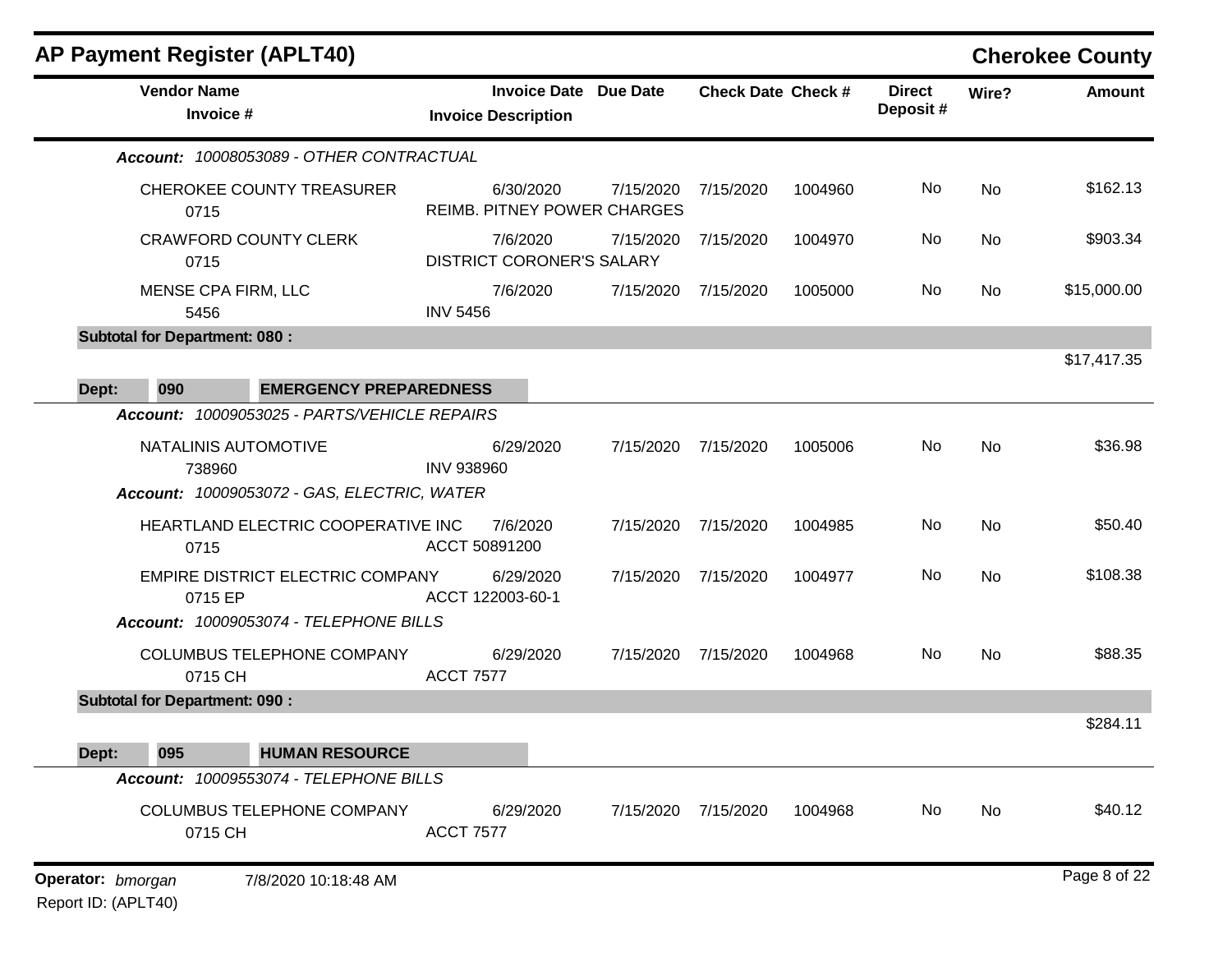|                                          |                                      | <b>AP Payment Register (APLT40)</b>                                         |                    |                                                   |                 |                           |         |                           |           | <b>Cherokee County</b> |
|------------------------------------------|--------------------------------------|-----------------------------------------------------------------------------|--------------------|---------------------------------------------------|-----------------|---------------------------|---------|---------------------------|-----------|------------------------|
|                                          | <b>Vendor Name</b><br>Invoice #      |                                                                             |                    | <b>Invoice Date</b><br><b>Invoice Description</b> | <b>Due Date</b> | <b>Check Date Check #</b> |         | <b>Direct</b><br>Deposit# | Wire?     | <b>Amount</b>          |
|                                          | <b>Subtotal for Department: 095:</b> |                                                                             |                    |                                                   |                 |                           |         |                           |           |                        |
| Dept:                                    | 150                                  | <b>COMPUTER PROGRAMMING</b>                                                 |                    |                                                   |                 |                           |         |                           |           | \$40.12                |
|                                          |                                      | Account: 10015053074 - TELEPHONE BILLS                                      |                    |                                                   |                 |                           |         |                           |           |                        |
|                                          | 0715 CH                              | COLUMBUS TELEPHONE COMPANY                                                  | <b>ACCT 7577</b>   | 6/29/2020                                         | 7/15/2020       | 7/15/2020                 | 1004968 | No                        | No        | \$110.00               |
|                                          |                                      | Account: 10015053089 - OTHER CONTRACTUAL                                    |                    |                                                   |                 |                           |         |                           |           |                        |
|                                          | <b>STRONGHOLD DATA</b><br>33144      |                                                                             | <b>INV 33144</b>   | 7/6/2020                                          | 7/15/2020       | 7/15/2020                 | 1005026 | No                        | <b>No</b> | \$4,889.27             |
|                                          | <b>Subtotal for Department: 150:</b> |                                                                             |                    |                                                   |                 |                           |         |                           |           |                        |
|                                          |                                      |                                                                             |                    |                                                   |                 |                           |         |                           |           | \$4,999.27             |
| Dept:                                    | 190                                  | 911 MAPPING                                                                 |                    |                                                   |                 |                           |         |                           |           |                        |
|                                          |                                      | Account: 10019053074 - TELEPHONE BILLS                                      |                    |                                                   |                 |                           |         |                           |           |                        |
|                                          | 0715 CH                              | COLUMBUS TELEPHONE COMPANY                                                  | <b>ACCT 7577</b>   | 6/29/2020                                         | 7/15/2020       | 7/15/2020                 | 1004968 | No                        | <b>No</b> | \$87.55                |
|                                          | <b>Subtotal for Department: 190:</b> |                                                                             |                    |                                                   |                 |                           |         |                           |           |                        |
|                                          |                                      |                                                                             |                    |                                                   |                 |                           |         |                           |           | \$87.55                |
| Dept:                                    | 500                                  | <b>SOLID WASTE RECYCLING</b><br>Account: 10050053502 - SOLID WASTE EXPENSES |                    |                                                   |                 |                           |         |                           |           |                        |
|                                          | 062720C                              | SOUTHEAST KANSAS RECYCLING, INC                                             | <b>INV 062720C</b> | 7/6/2020                                          | 7/15/2020       | 7/15/2020                 | 1005024 | No                        | <b>No</b> | \$1,200.00             |
|                                          | <b>Subtotal for Department: 500:</b> |                                                                             |                    |                                                   |                 |                           |         |                           |           |                        |
|                                          |                                      |                                                                             |                    |                                                   |                 |                           |         |                           |           | \$1,200.00             |
|                                          | <b>Subtotal for Fund: 100:</b>       |                                                                             |                    |                                                   |                 |                           |         |                           |           |                        |
| 110<br>Fund:                             |                                      | <b>ROAD AND BRIDGE</b>                                                      |                    |                                                   |                 |                           |         |                           |           | \$105,477.15           |
| Operator: bmorgan<br>Report ID: (APLT40) |                                      | 7/8/2020 10:18:48 AM                                                        |                    |                                                   |                 |                           |         |                           |           | Page 9 of 22           |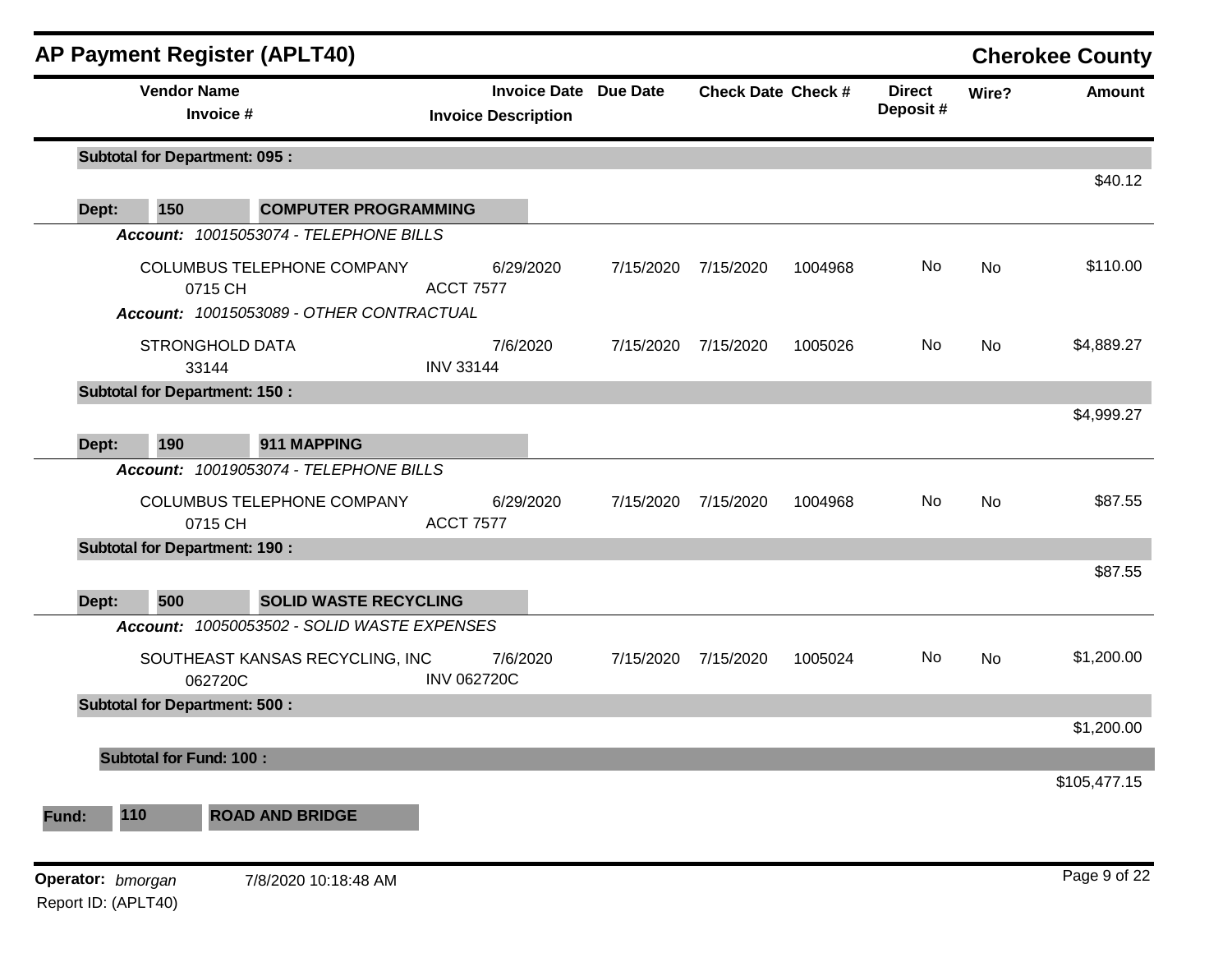|       |                                 | <b>AP Payment Register (APLT40)</b>                                       |                                                            |           |                           |         |                           |           | <b>Cherokee County</b> |
|-------|---------------------------------|---------------------------------------------------------------------------|------------------------------------------------------------|-----------|---------------------------|---------|---------------------------|-----------|------------------------|
|       | <b>Vendor Name</b><br>Invoice # |                                                                           | <b>Invoice Date Due Date</b><br><b>Invoice Description</b> |           | <b>Check Date Check #</b> |         | <b>Direct</b><br>Deposit# | Wire?     | Amount                 |
| Dept: | 000                             | <b>NON-DEPARTMENTAL</b>                                                   |                                                            |           |                           |         |                           |           |                        |
|       |                                 | Account: 11000053031 - DIESEL FUEL                                        |                                                            |           |                           |         |                           |           |                        |
|       |                                 | MFA OIL - NEOSHO 1055<br>1758413 HWY                                      | 6/30/2020<br>INV #1758413                                  | 7/15/2020 | 7/15/2020                 | 1005002 | No                        | No        | \$359.40               |
|       |                                 | MFA OIL - NEOSHO 1055<br>1750329 HWY                                      | 6/24/2020<br>INV #1750329                                  |           | 7/15/2020 7/15/2020       | 1005002 | No                        | <b>No</b> | \$398.64               |
|       |                                 | MFA OIL - NEOSHO 1055<br>1750332 HWY                                      | 6/24/2020<br>INV #1750332                                  | 7/15/2020 | 7/15/2020                 | 1005002 | No                        | <b>No</b> | \$404.26               |
|       |                                 | MFA OIL - NEOSHO 1055<br>1758394 HWY                                      | 6/30/2020<br>INV #1758394                                  |           | 7/15/2020 7/15/2020       | 1005002 | No                        | No.       | \$371.34               |
|       |                                 | MFA OIL - NEOSHO 1055<br>1758405 HWY                                      | 6/30/2020<br>INV #1758405                                  |           | 7/15/2020 7/15/2020       | 1005002 | No                        | No        | \$357.18               |
|       |                                 | MFA OIL - NEOSHO 1055<br>1758397 HWY<br>Account: 11000053032 - OIL/GREASE | 6/30/2020<br>INV #1758397                                  |           | 7/15/2020 7/15/2020       | 1005002 | No                        | No.       | \$337.14               |
|       | FROST OIL COMPANY               | 0212795 HWY<br>Account: 11000053033 - TIRES                               | 6/24/2020<br>INV # 0212795                                 |           | 7/15/2020 7/15/2020       | 1004981 | No                        | <b>No</b> | \$450.66               |
|       | 3569 HWY                        | KANSASLAND TIRE OF PITTSBURG<br>Account: 11000053034 - ASPHALT            | 6/23/2020<br>INV #3569                                     | 7/15/2020 | 7/15/2020                 | 1004993 | No                        | <b>No</b> | \$362.38               |
|       | 8298 HWY                        | TEETER'S ASPHALT & MATERIALS                                              | 6/26/2020<br>INV #8298                                     | 7/15/2020 | 7/15/2020                 | 1005028 | No                        | No        | \$1,415.99             |
|       | 8312 HWY                        | TEETER'S ASPHALT & MATERIALS<br>Account: 11000053035 - ROCK               | 7/1/2020<br>INV #8312                                      |           | 7/15/2020 7/15/2020       | 1005028 | No                        | No        | \$529.13               |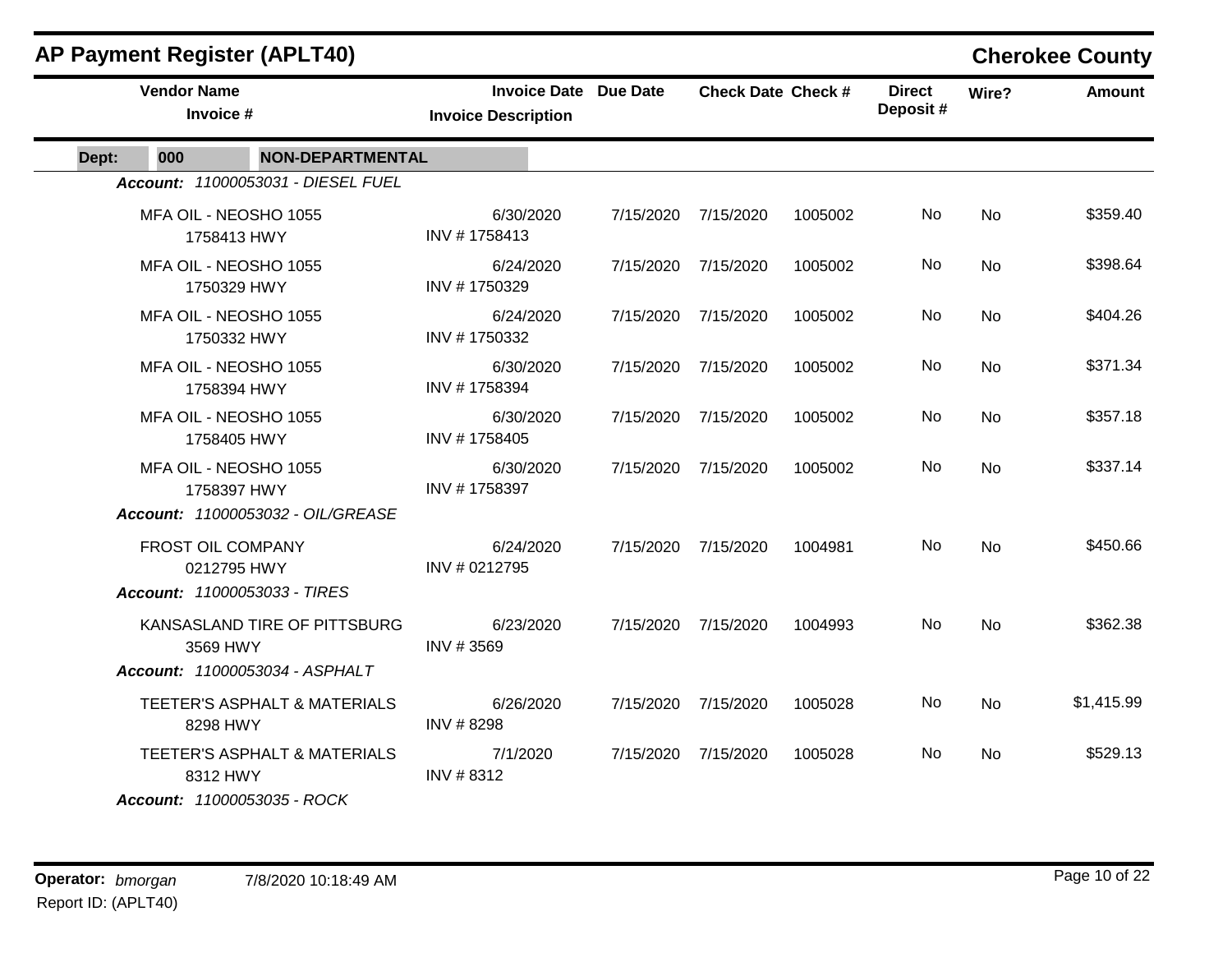| <b>Vendor Name</b><br>Invoice #                       | <b>Invoice Date Due Date</b><br><b>Invoice Description</b> |           | <b>Check Date Check #</b> |         | <b>Direct</b><br>Deposit# | Wire?     | <b>Amount</b> |
|-------------------------------------------------------|------------------------------------------------------------|-----------|---------------------------|---------|---------------------------|-----------|---------------|
| MULBERRY LIMESTONE QUARRY CO<br>24825 HWY             | 6/30/2020<br>INV #24825                                    | 7/15/2020 | 7/15/2020                 | 1005004 | No                        | <b>No</b> | \$39,403.44   |
| Account: 11000053037 - SIGNS/POSTS                    |                                                            |           |                           |         |                           |           |               |
| NATIONAL SIGN CO INC<br>IN-193798 HWY                 | 6/25/2020<br>INV # IN-193798                               | 7/15/2020 | 7/15/2020                 | 1005008 | No                        | No        | \$940.00      |
| NATIONAL SIGN CO INC<br>CN-902117 HWY                 | 6/30/2020<br>INV # CN-902117                               | 7/15/2020 | 7/15/2020                 | 1005008 | No.                       | No        | $(\$705.00)$  |
| Account: 11000053042 - BREAKROOM SUPPLIES             |                                                            |           |                           |         |                           |           |               |
| APPLEMARKET<br>1325582 HWY                            | 6/23/2020<br>INV #1325582                                  | 7/15/2020 | 7/15/2020                 | 1004949 | No.                       | <b>No</b> | \$7.18        |
| Account: 11000053074 - UTILITIES/TELEPHONE BILLS      |                                                            |           |                           |         |                           |           |               |
| <b>COLUMBUS TELEPHONE COMPANY</b><br>#2586 HWY        | 6/29/2020<br>#2586                                         | 7/15/2020 | 7/15/2020                 | 1004968 | No                        | <b>No</b> | \$191.05      |
| <b>CITY OF COLUMBUS</b><br>08-88010-00 HWY 13         | 6/29/2020<br>ACCT # 08-88010-00                            | 7/15/2020 | 7/15/2020                 | 1004963 | No                        | <b>No</b> | \$120.00      |
| <b>KANSAS GAS SERVICE</b><br>510738202155527000 HWY 2 | 6/29/2020<br>ACCT #510738202155527000, 510148149119141118  | 7/15/2020 | 7/15/2020                 | 1004991 | No                        | <b>No</b> | \$152.73      |
| Account: 11000053079 - MACHINERY/EQUIPMENT            |                                                            |           |                           |         |                           |           |               |
| NATALINIS AUTOMOTIVE<br>740635 HWY                    | 6/26/2020<br>INV #740635                                   | 7/15/2020 | 7/15/2020                 | 1005006 | No                        | <b>No</b> | \$8.49        |
| NATALINIS AUTOMOTIVE<br>740604 HWY                    | 6/26/2020<br>INV #740604                                   | 7/15/2020 | 7/15/2020                 | 1005006 | No.                       | No        | \$10.92       |
| NATALINIS AUTOMOTIVE<br>740862 HWY                    | 6/29/2020<br>INV #740862                                   | 7/15/2020 | 7/15/2020                 | 1005007 | No.                       | No        | \$1.56        |
| NATALINIS AUTOMOTIVE<br>740540 HWY                    | 6/25/2020<br>INV #740540                                   | 7/15/2020 | 7/15/2020                 | 1005006 | No.                       | No        | \$57.82       |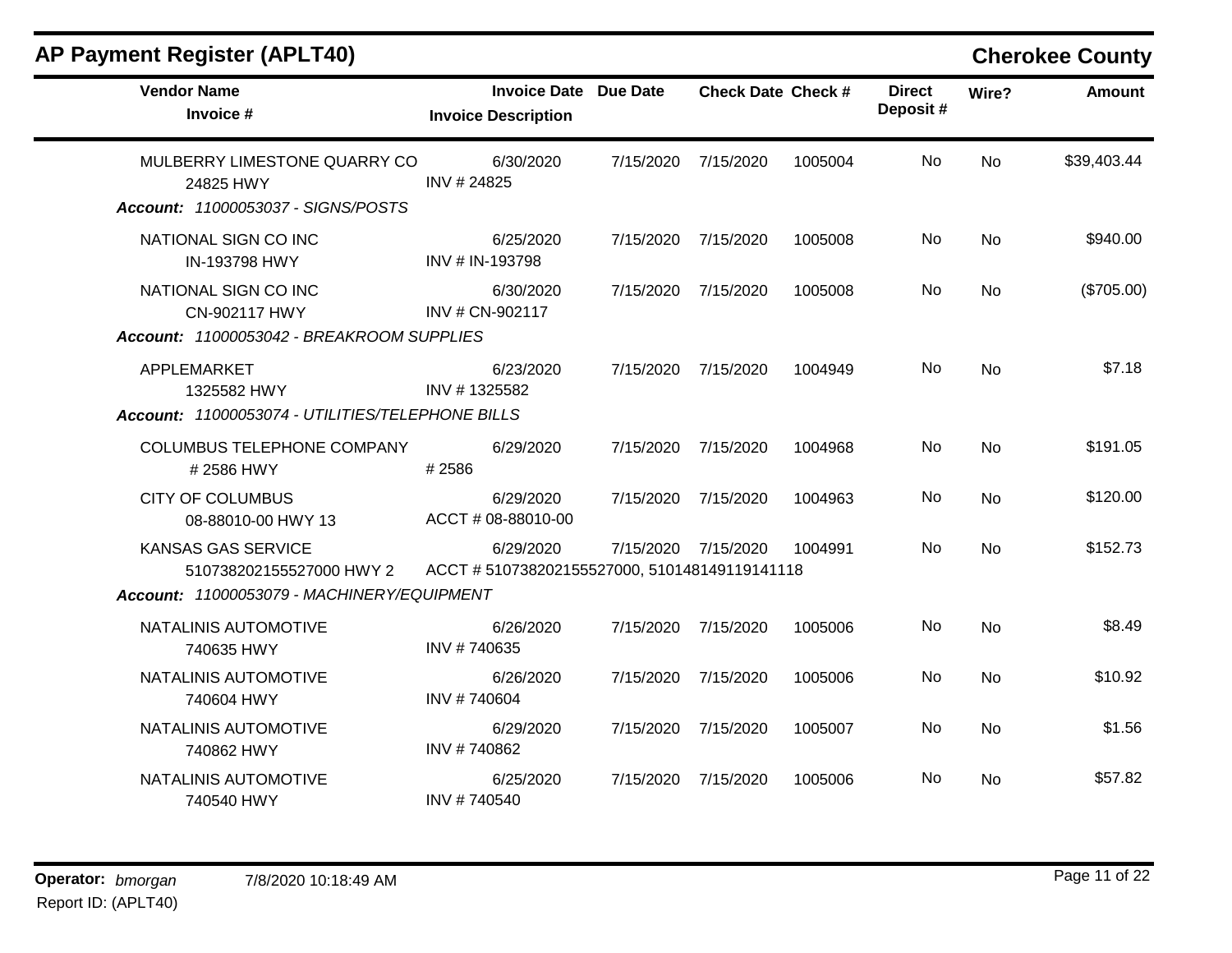| <b>Vendor Name</b><br>Invoice #                      | <b>Invoice Date Due Date</b><br><b>Invoice Description</b> |                     | <b>Check Date Check #</b> |         | <b>Direct</b><br>Deposit# | Wire?     | <b>Amount</b> |
|------------------------------------------------------|------------------------------------------------------------|---------------------|---------------------------|---------|---------------------------|-----------|---------------|
| NATALINIS AUTOMOTIVE<br>740536 HWY                   | 6/25/2020<br>INV #740536                                   | 7/15/2020           | 7/15/2020                 | 1005006 | No                        | <b>No</b> | \$133.69      |
| JOPLIN FREIGHTLINER SALES INC<br>59170606 HWY        | 6/29/2020<br>INV #59170606                                 | 7/15/2020           | 7/15/2020                 | 1004990 | <b>No</b>                 | <b>No</b> | \$12.42       |
| NATALINIS AUTOMOTIVE<br>740507 HWY                   | 6/25/2020<br>INV #740507                                   | 7/15/2020 7/15/2020 |                           | 1005006 | No.                       | No        | \$16.59       |
| <b>POWERPLAN</b><br>87002-40937 HWY 10               | 6/10/2020<br>INV #1399101, 1396075                         | 7/15/2020           | 7/15/2020                 | 1005014 | <b>No</b>                 | <b>No</b> | \$301.97      |
| NATALINIS AUTOMOTIVE<br>740364 HWY                   | 6/24/2020<br>INV #740364                                   | 7/15/2020 7/15/2020 |                           | 1005006 | No.                       | No        | \$12.49       |
| <b>FLEETPRIDE</b><br>54022150 HWY                    | 6/22/2020<br>INV #54022150                                 | 7/15/2020           | 7/15/2020                 | 1004979 | No                        | No        | \$65.74       |
| NATALINIS AUTOMOTIVE<br>740478 HWY                   | 6/25/2020<br>INV #740478                                   | 7/15/2020           | 7/15/2020                 | 1005006 | No                        | No        | \$3.93        |
| NATALINIS AUTOMOTIVE<br>740882 HWY                   | 6/29/2020<br>INV #740882                                   | 7/15/2020           | 7/15/2020                 | 1005007 | No                        | <b>No</b> | \$16.34       |
| NATALINIS AUTOMOTIVE<br>740432 HWY                   | 6/24/2020<br>INV #740432                                   | 7/15/2020           | 7/15/2020                 | 1005006 | No                        | <b>No</b> | \$6.29        |
| NATALINIS AUTOMOTIVE<br>740401 HWY                   | 6/24/2020<br>INV #740401                                   | 7/15/2020           | 7/15/2020                 | 1005006 | No.                       | <b>No</b> | \$61.09       |
| NATALINIS AUTOMOTIVE<br>739432 HWY                   | 6/15/2020<br>INV #739432                                   | 7/15/2020           | 7/15/2020                 | 1005006 | No                        | <b>No</b> | \$2.49        |
| NATALINIS AUTOMOTIVE<br>740311 HWY                   | 6/23/2020<br>INV #740311                                   | 7/15/2020           | 7/15/2020                 | 1005006 | No.                       | No        | \$4.49        |
| TRUE VALUE COLUMBUS<br>A411436 HWY                   | 6/23/2020<br>INV # A411436                                 | 7/15/2020 7/15/2020 |                           | 1005031 | No                        | No        | \$3.90        |
| <b>GENERAL MACHINERY OF PITTSBURG</b><br>INV4539 HWY | 6/30/2020<br><b>INV # INV4539</b>                          | 7/15/2020           | 7/15/2020                 | 1004983 | No                        | <b>No</b> | \$319.50      |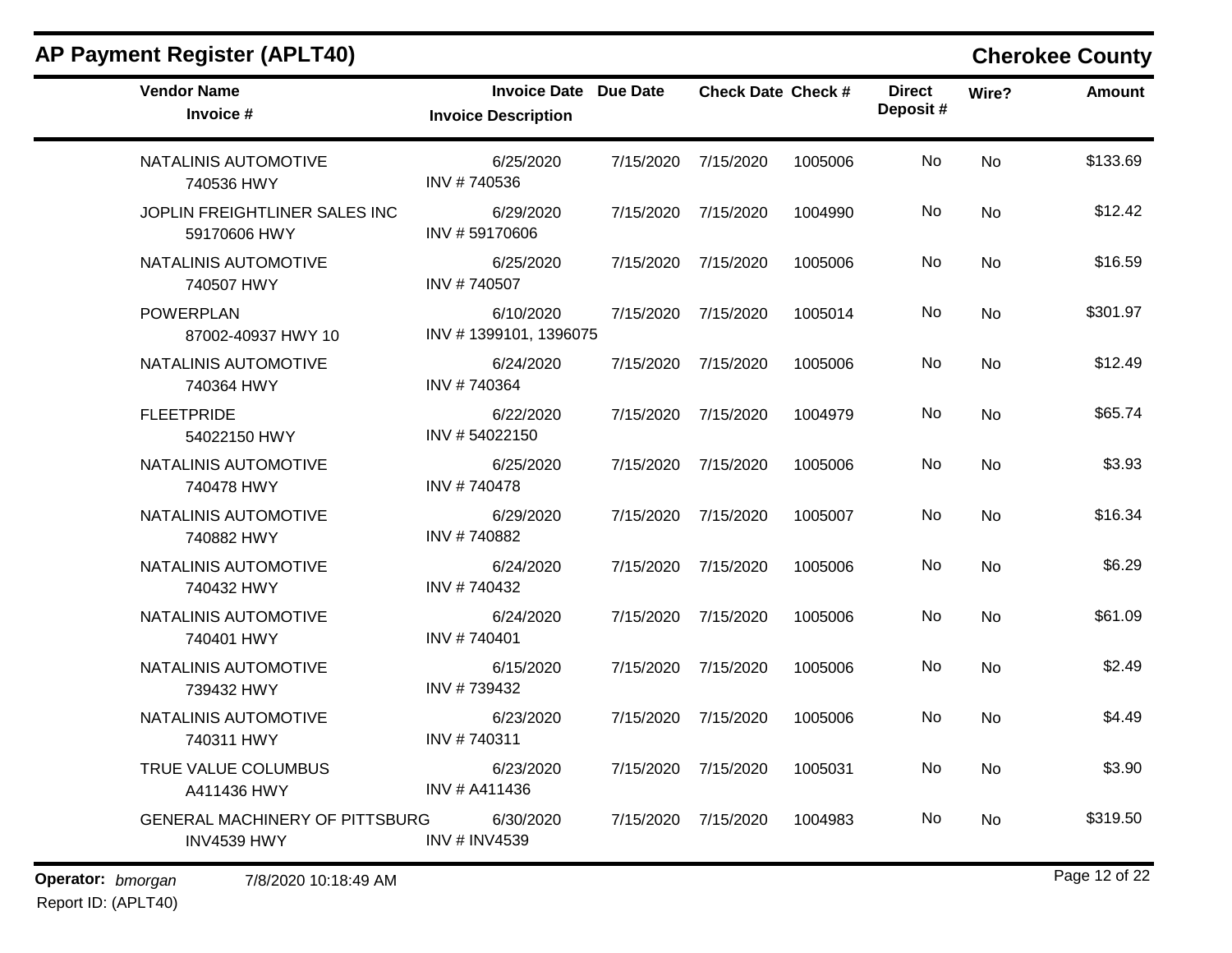m.

| <b>Vendor Name</b><br>Invoice #                  | <b>Invoice Date Due Date</b><br><b>Invoice Description</b> |           | <b>Check Date Check #</b> |         | <b>Direct</b><br>Deposit# | Wire?     | <b>Amount</b> |
|--------------------------------------------------|------------------------------------------------------------|-----------|---------------------------|---------|---------------------------|-----------|---------------|
| JOHN FABICK TRACTOR CO<br>PIJO0392045 HWY        | 6/25/2020<br>INV # PIJO0392045                             | 7/15/2020 | 7/15/2020                 | 1004989 | No                        | <b>No</b> | \$2.97        |
| MUNICIPAL INDUSTRIAL SUPPLY<br>3117 HWY          | 6/24/2020<br>INV #3117                                     | 7/15/2020 | 7/15/2020                 | 1005005 | No                        | No        | \$390.52      |
| NATALINIS AUTOMOTIVE<br>740818 HWY               | 6/29/2020<br>INV #740818                                   | 7/15/2020 | 7/15/2020                 | 1005007 | No.                       | No        | \$81.48       |
| PRIER TIRE SUPPLY INC<br>0093889-IN HWY          | 6/23/2020<br>INV # 0093889-IN                              | 7/15/2020 | 7/15/2020                 | 1005015 | No                        | <b>No</b> | \$483.48      |
| <b>CUMMINS CENTRAL POWER LLC</b><br>H7-22411 HWY | 6/26/2020<br>INV # H7-22411                                | 7/15/2020 | 7/15/2020                 | 1004974 | No                        | <b>No</b> | \$134.46      |
| JOHN FABICK TRACTOR CO<br>PIJO0392211 HWY        | 6/27/2020<br>INV # PIJO0392211                             | 7/15/2020 | 7/15/2020                 | 1004989 | No                        | <b>No</b> | \$219.52      |
| JENKINS DIESEL POWER INC<br>X10101536301 HWY     | 6/25/2020<br>INV # X10101536301                            | 7/15/2020 | 7/15/2020                 | 1004987 | No.                       | <b>No</b> | \$109.42      |
| <b>FLEETPRIDE</b><br>53742888 HWY                | 6/17/2020<br>INV #53742888                                 | 7/15/2020 | 7/15/2020                 | 1004979 | No                        | <b>No</b> | \$127.18      |
| <b>KIRKLAND</b><br>373598 HWY                    | 6/24/2020<br>INV #373598                                   | 7/15/2020 | 7/15/2020                 | 1004994 | No                        | <b>No</b> | \$67.50       |
| NATALINIS AUTOMOTIVE<br>740699 HWY               | 6/26/2020<br>INV #740699                                   | 7/15/2020 | 7/15/2020                 | 1005007 | No                        | No        | \$146.09      |
| NATALINIS AUTOMOTIVE<br>470537 HWY               | 6/25/2020<br>INV #740537                                   | 7/15/2020 | 7/15/2020                 | 1005006 | <b>No</b>                 | No        | \$184.52      |
| <b>HERITAGE TRACTOR</b><br>10791094 HWY          | 6/29/2020<br>INV #10791094                                 | 7/15/2020 | 7/15/2020                 | 1004986 | No                        | No        | \$379.82      |
| <b>HERITAGE TRACTOR</b><br>10785917 HWY          | 6/25/2020<br>INV #10785917                                 | 7/15/2020 | 7/15/2020                 | 1004986 | <b>No</b>                 | <b>No</b> | \$337.08      |
| NATALINIS AUTOMOTIVE<br>740674 HWY               | 6/26/2020<br>INV #740674                                   | 7/15/2020 | 7/15/2020                 | 1005007 | No.                       | No        | \$7.49        |

**Operator:** bmorgan 7/8/2020 10:18:49 AM **b** 22 Report ID: (APLT40)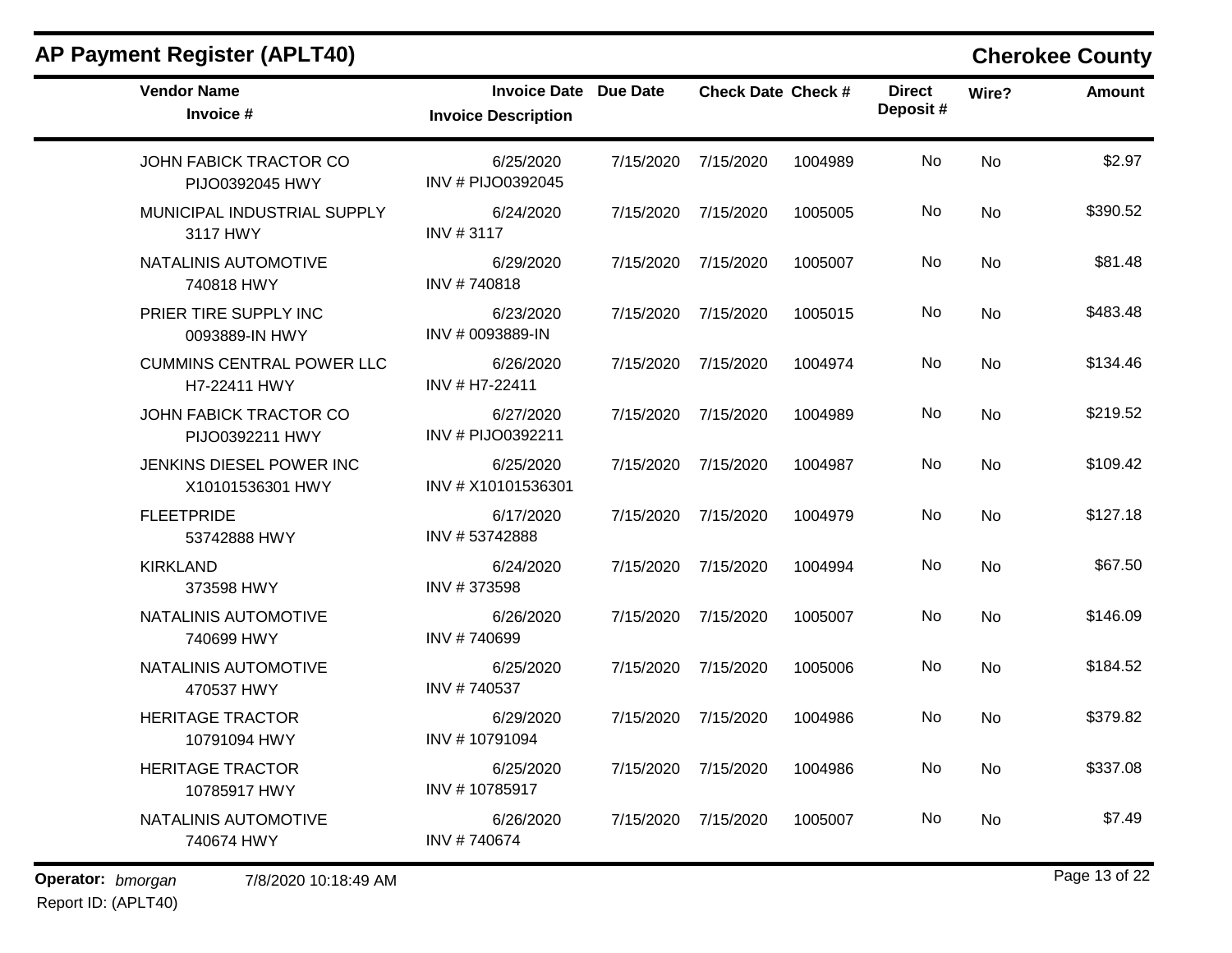|     |                     |                                                                                                                                                                                                                                                                                                                                                                                                                                                                                                                                   |                                                                                                                                                                                                                  |                     |                                            |                           |           | <b>Cherokee County</b> |
|-----|---------------------|-----------------------------------------------------------------------------------------------------------------------------------------------------------------------------------------------------------------------------------------------------------------------------------------------------------------------------------------------------------------------------------------------------------------------------------------------------------------------------------------------------------------------------------|------------------------------------------------------------------------------------------------------------------------------------------------------------------------------------------------------------------|---------------------|--------------------------------------------|---------------------------|-----------|------------------------|
|     |                     | <b>Invoice Description</b>                                                                                                                                                                                                                                                                                                                                                                                                                                                                                                        | <b>Due Date</b>                                                                                                                                                                                                  |                     |                                            | <b>Direct</b><br>Deposit# | Wire?     | <b>Amount</b>          |
|     |                     | 6/25/2020<br>INV #740479                                                                                                                                                                                                                                                                                                                                                                                                                                                                                                          | 7/15/2020                                                                                                                                                                                                        | 7/15/2020           | 1005006                                    | No                        | <b>No</b> | \$46.55                |
|     |                     |                                                                                                                                                                                                                                                                                                                                                                                                                                                                                                                                   |                                                                                                                                                                                                                  |                     |                                            |                           |           |                        |
|     |                     | 6/22/2020<br>INV #20146198                                                                                                                                                                                                                                                                                                                                                                                                                                                                                                        | 7/15/2020                                                                                                                                                                                                        | 7/15/2020           | 1004966                                    | No                        | <b>No</b> | \$16.04                |
|     |                     | 6/29/2020<br>INV #20147589                                                                                                                                                                                                                                                                                                                                                                                                                                                                                                        | 7/15/2020                                                                                                                                                                                                        | 7/15/2020           | 1004966                                    | No                        | No        | \$94.73                |
|     |                     | 6/20/2020<br>INV #0380060066                                                                                                                                                                                                                                                                                                                                                                                                                                                                                                      | 7/15/2020                                                                                                                                                                                                        | 7/15/2020           | 1005032                                    | No                        | <b>No</b> | \$53.47                |
|     |                     | 7/1/2020<br>INV #10590                                                                                                                                                                                                                                                                                                                                                                                                                                                                                                            | 7/15/2020                                                                                                                                                                                                        | 7/15/2020           | 1005011                                    | No                        | <b>No</b> | \$25.00                |
|     |                     | 7/1/2020<br>INV #10580                                                                                                                                                                                                                                                                                                                                                                                                                                                                                                            | 7/15/2020                                                                                                                                                                                                        | 7/15/2020           | 1005011                                    | No                        | <b>No</b> | \$58.00                |
|     |                     |                                                                                                                                                                                                                                                                                                                                                                                                                                                                                                                                   |                                                                                                                                                                                                                  |                     |                                            |                           |           |                        |
|     |                     |                                                                                                                                                                                                                                                                                                                                                                                                                                                                                                                                   |                                                                                                                                                                                                                  |                     |                                            |                           |           | \$49,100.56            |
|     |                     |                                                                                                                                                                                                                                                                                                                                                                                                                                                                                                                                   |                                                                                                                                                                                                                  |                     |                                            |                           |           |                        |
| 130 | <b>NOXIOUS WEED</b> |                                                                                                                                                                                                                                                                                                                                                                                                                                                                                                                                   |                                                                                                                                                                                                                  |                     |                                            |                           |           | \$49,100.56            |
| 000 |                     |                                                                                                                                                                                                                                                                                                                                                                                                                                                                                                                                   |                                                                                                                                                                                                                  |                     |                                            |                           |           |                        |
|     |                     |                                                                                                                                                                                                                                                                                                                                                                                                                                                                                                                                   |                                                                                                                                                                                                                  |                     |                                            |                           |           |                        |
|     |                     | 6/30/2020<br><b>CONTRACT LABOR</b>                                                                                                                                                                                                                                                                                                                                                                                                                                                                                                |                                                                                                                                                                                                                  |                     | 1004954                                    | No                        | No        | \$235.00               |
|     |                     |                                                                                                                                                                                                                                                                                                                                                                                                                                                                                                                                   |                                                                                                                                                                                                                  |                     |                                            |                           |           |                        |
|     |                     | 6/29/2020<br><b>ACCT 2293</b>                                                                                                                                                                                                                                                                                                                                                                                                                                                                                                     |                                                                                                                                                                                                                  |                     | 1004968                                    | No                        | No        | \$111.66               |
|     |                     | <b>AP Payment Register (APLT40)</b><br><b>Vendor Name</b><br>Invoice #<br>NATALINIS AUTOMOTIVE<br>740479 HWY<br>CLEAN THE UNIFORM CO JOPLIN<br>20146198 HWY<br>CLEAN THE UNIFORM CO JOPLIN<br>20147589 HWY<br><b>US CELLULAR</b><br>0380060066 HWY<br>OCCUPATIONAL HEALTH SVC<br>10590 HWY<br>OCCUPATIONAL HEALTH SVC<br>10580 HWY<br><b>Subtotal for Department: 000:</b><br><b>Subtotal for Fund: 110:</b><br>Account: 13000053002 - SALARIES<br><b>CECIL VERNON BROWN</b><br>0715<br><b>COLUMBUS TELEPHONE COMPANY</b><br>0715 | Account: 11000053080 - MAINTENANCE/BLDGS & GROUNDS<br>Account: 11000053084 - CELL PHONE CHARGES<br>Account: 11000053089 - OTHER CONTRACTUAL<br><b>NON-DEPARTMENTAL</b><br>Account: 13000053074 - TELEPHONE BILLS | <b>Invoice Date</b> | 7/15/2020 7/15/2020<br>7/15/2020 7/15/2020 | <b>Check Date Check #</b> |           |                        |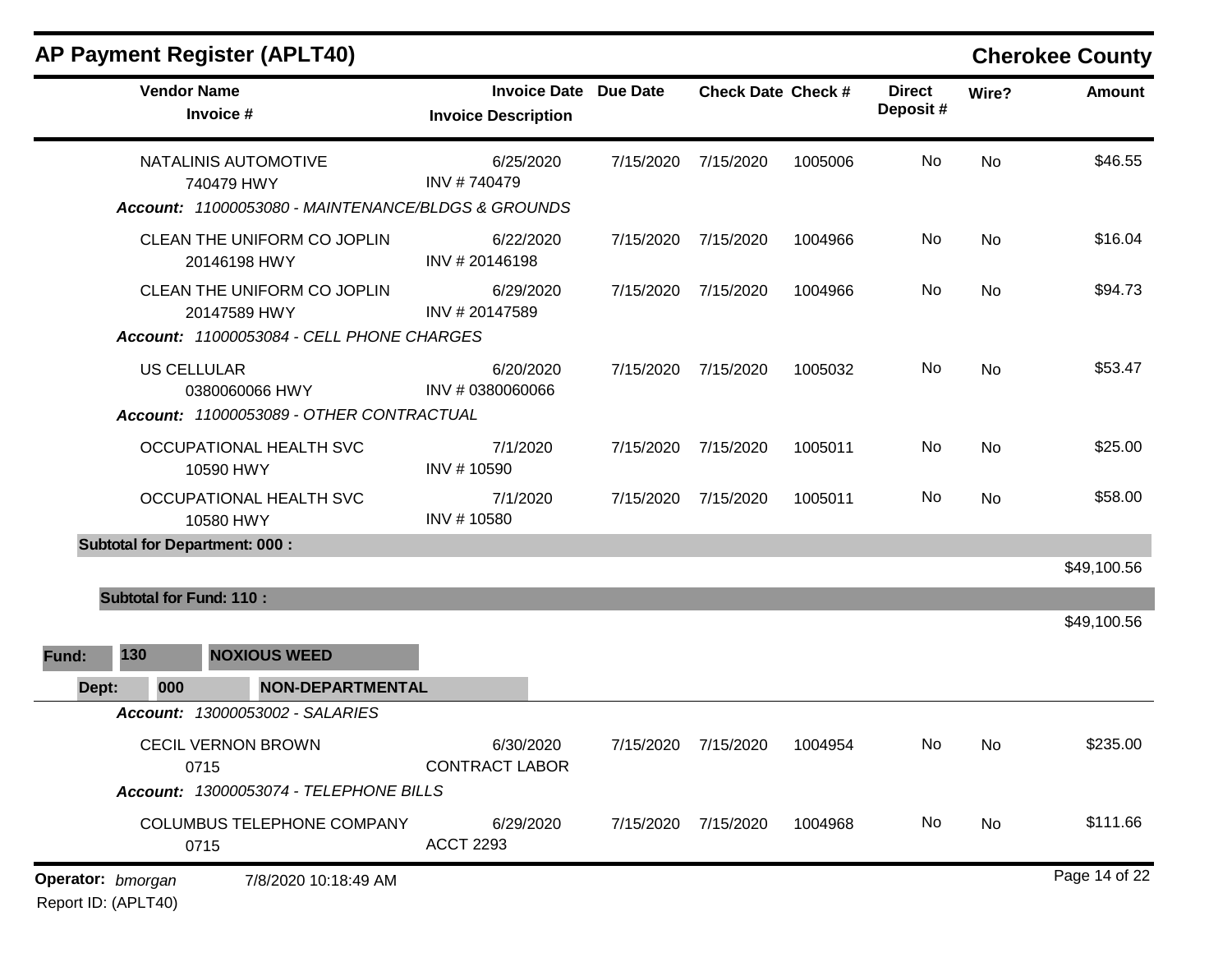|                   |                                      | <b>AP Payment Register (APLT40)</b>               |                                                            |           |                           |         |                           |           | <b>Cherokee County</b> |
|-------------------|--------------------------------------|---------------------------------------------------|------------------------------------------------------------|-----------|---------------------------|---------|---------------------------|-----------|------------------------|
|                   | <b>Vendor Name</b>                   | Invoice #                                         | <b>Invoice Date Due Date</b><br><b>Invoice Description</b> |           | <b>Check Date Check #</b> |         | <b>Direct</b><br>Deposit# | Wire?     | <b>Amount</b>          |
|                   |                                      | Account: 13000053141 - CHEMICALS                  |                                                            |           |                           |         |                           |           |                        |
|                   |                                      | NUTRIEN AG SOLUTIONS<br>42437669                  | 6/29/2020<br>INV 42437669                                  | 7/15/2020 | 7/15/2020                 | 1005010 | No.                       | No        | \$6,075.50             |
|                   | <b>Subtotal for Department: 000:</b> |                                                   |                                                            |           |                           |         |                           |           |                        |
|                   |                                      |                                                   |                                                            |           |                           |         |                           |           | \$6,422.16             |
|                   | <b>Subtotal for Fund: 130:</b>       |                                                   |                                                            |           |                           |         |                           |           | \$6,422.16             |
| Fund:             | 140                                  | <b>HEALTH</b>                                     |                                                            |           |                           |         |                           |           |                        |
| Dept:             | 000                                  | <b>NON-DEPARTMENTAL</b>                           |                                                            |           |                           |         |                           |           |                        |
|                   |                                      | Account: 14000053021 - PRINTING/OFFICE SUPPLIES   |                                                            |           |                           |         |                           |           |                        |
|                   | MCCARTY'S                            | P80429-00                                         | 7/6/2020<br>INV P80429-00                                  | 7/15/2020 | 7/15/2020                 | 1004997 | No                        | No        | \$24.54                |
|                   |                                      | Account: 14000053025 - PARTS/VEHICLE REPAIRS      |                                                            |           |                           |         |                           |           |                        |
|                   | <b>WEX BANK</b>                      | 66229148                                          | 7/6/2020<br>INV 66229148                                   | 7/15/2020 | 7/15/2020                 | 1005035 | No                        | No        | \$25.58                |
|                   |                                      | Account: 14000053072 - GAS, ELECTRIC, WATER/PHONE |                                                            |           |                           |         |                           |           |                        |
|                   | 0715 HE                              | <b>COLUMBUS TELEPHONE COMPANY</b>                 | 7/6/2020<br><b>ACCT 2060</b>                               | 7/15/2020 | 7/15/2020                 | 1004968 | No                        | No        | \$476.66               |
|                   | <b>CITY OF COLUMBUS</b><br>0715 HE   |                                                   | 7/6/2020<br>ACCT 07-17240-00                               | 7/15/2020 | 7/15/2020                 | 1004964 | No                        | No        | \$60.00                |
|                   |                                      | <b>COLUMBUS TELEPHONE COMPANY</b><br>0715 HE1     | 7/6/2020<br><b>ACCT 2311</b>                               | 7/15/2020 | 7/15/2020                 | 1004968 | No                        | No        | \$58.92                |
|                   | 0715 HE                              | KANSAS GAS SERVICE                                | 7/6/2020<br>ACCT 510080477 1188672 27                      | 7/15/2020 | 7/15/2020                 | 1004991 | No.                       | <b>No</b> | \$96.91                |
|                   |                                      | Account: 14000053182 - CONTRACTS                  |                                                            |           |                           |         |                           |           |                        |
|                   | 0715                                 | CRAWFORD COUNTY HEALTH DEPT                       | 7/6/2020<br><b>CONTRACTED SERVICES</b>                     | 7/15/2020 | 7/15/2020                 | 1004971 | No.                       | No        | \$96.00                |
| Operator: bmorgan |                                      | 7/8/2020 10:18:49 AM                              |                                                            |           |                           |         |                           |           | Page 15 of 22          |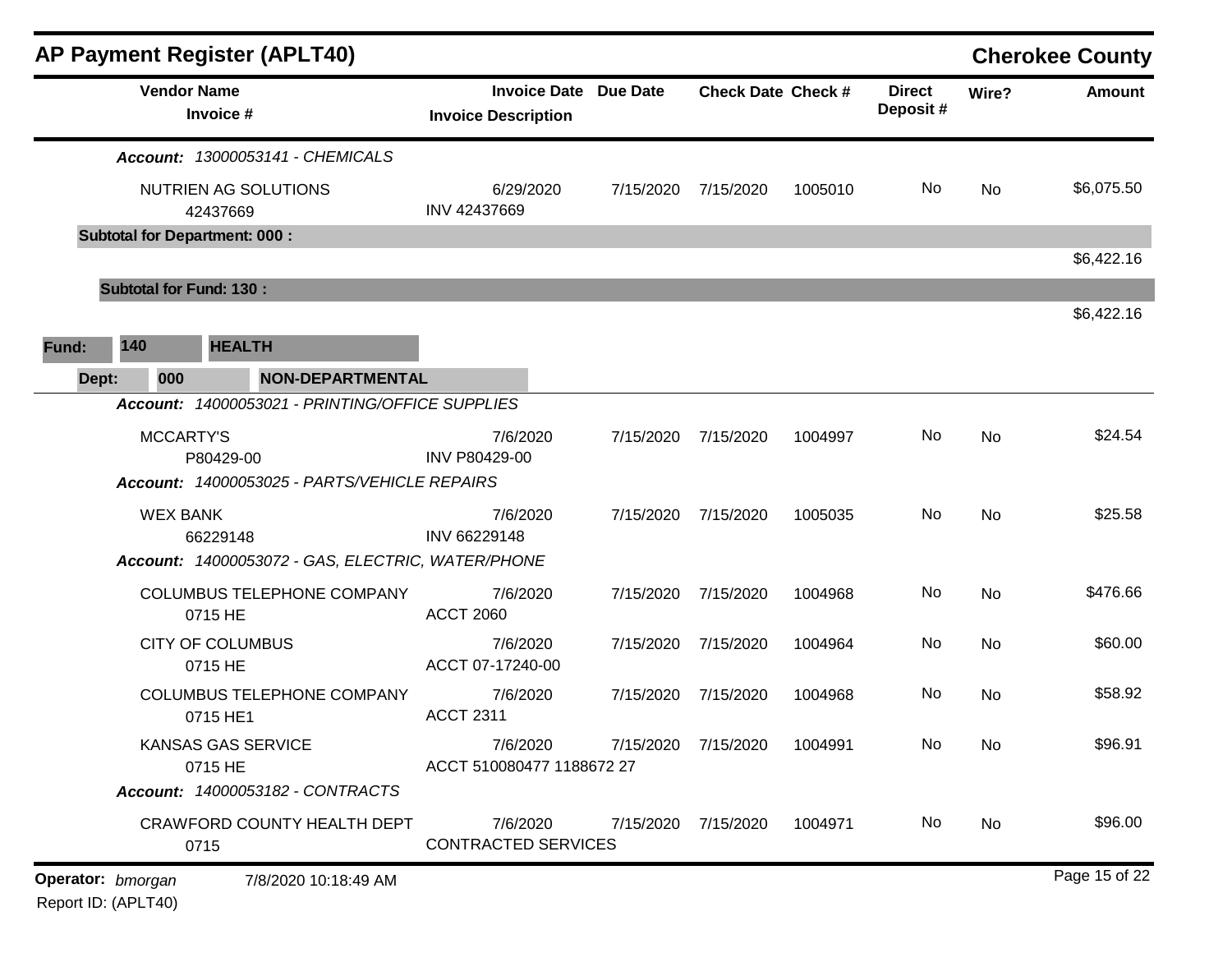|                                          |                    | <b>AP Payment Register (APLT40)</b>               |                                                            |           |                           |         |                           |       | <b>Cherokee County</b> |
|------------------------------------------|--------------------|---------------------------------------------------|------------------------------------------------------------|-----------|---------------------------|---------|---------------------------|-------|------------------------|
|                                          | <b>Vendor Name</b> | Invoice #                                         | <b>Invoice Date Due Date</b><br><b>Invoice Description</b> |           | <b>Check Date Check #</b> |         | <b>Direct</b><br>Deposit# | Wire? | <b>Amount</b>          |
|                                          |                    | COMMUNITY HEALTH CENTER OF SEK INC<br>3572        | 7/6/2020<br><b>INV 3572</b>                                | 7/15/2020 | 7/15/2020                 | 1004969 | No                        | No    | \$100.00               |
|                                          |                    | <b>Subtotal for Department: 000:</b>              |                                                            |           |                           |         |                           |       | \$938.61               |
|                                          |                    | <b>Subtotal for Fund: 140:</b>                    |                                                            |           |                           |         |                           |       |                        |
| Fund:                                    | 160                | <b>DIRECT ELECTION</b>                            |                                                            |           |                           |         |                           |       | \$938.61               |
| Dept:                                    | 000                | <b>NON-DEPARTMENTAL</b>                           |                                                            |           |                           |         |                           |       |                        |
|                                          |                    | Account: 16000053021 - PRINTING/OFFICE SUPPLIES   |                                                            |           |                           |         |                           |       |                        |
|                                          |                    | LOCKWOOD ELECTIONS<br>515                         | 7/6/2020<br><b>INV 515</b>                                 | 7/15/2020 | 7/15/2020                 | 1004995 | No                        | No    | \$4,144.58             |
|                                          |                    | <b>LOCKWOOD ELECTIONS</b><br>457                  | 6/29/2020<br><b>INV 457</b>                                | 7/15/2020 | 7/15/2020                 | 1004995 | No                        | No    | \$257.85               |
|                                          |                    | Account: 16000053078 - LEGAL PRINTING/ADVERTISING |                                                            |           |                           |         |                           |       |                        |
|                                          |                    | <b>COLUMBUS NEWS REPORT</b><br>703                | 7/6/2020<br><b>LEGAL NOTICES</b>                           | 7/15/2020 | 7/15/2020                 | 1004967 | No                        | No    | \$1,644.00             |
|                                          |                    | <b>COLUMBUS NEWS REPORT</b><br>704                | 7/6/2020<br><b>LEGAL NOTICE</b>                            | 7/15/2020 | 7/15/2020                 | 1004967 | No                        | No    | \$96.00                |
|                                          |                    | <b>COLUMBUS NEWS REPORT</b><br>705                | 7/6/2020<br><b>LEGAL NOTICE</b>                            | 7/15/2020 | 7/15/2020                 | 1004967 | No                        | No    | \$64.00                |
|                                          |                    | <b>Subtotal for Department: 000:</b>              |                                                            |           |                           |         |                           |       | \$6,206.43             |
|                                          |                    | <b>Subtotal for Fund: 160:</b>                    |                                                            |           |                           |         |                           |       |                        |
| Fund:                                    | 190                | <b>SPECIAL BRIDGE BUILDIN</b>                     |                                                            |           |                           |         |                           |       | \$6,206.43             |
| Dept:                                    | 000                | <b>NON-DEPARTMENTAL</b>                           |                                                            |           |                           |         |                           |       |                        |
|                                          |                    |                                                   |                                                            |           |                           |         |                           |       |                        |
| Operator: bmorgan<br>Report ID: (APLT40) |                    | 7/8/2020 10:18:49 AM                              |                                                            |           |                           |         |                           |       | Page 16 of 22          |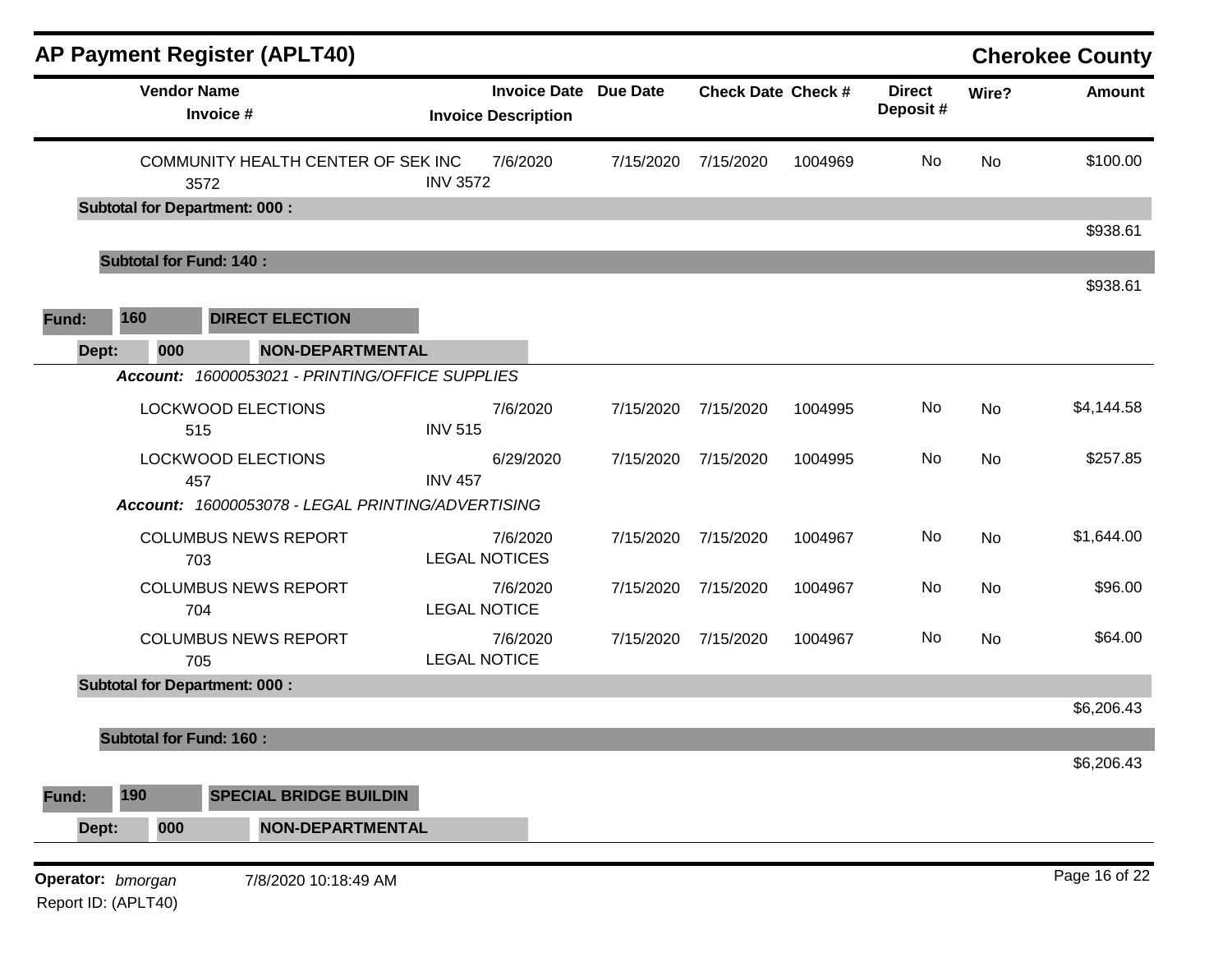|       |                                | <b>AP Payment Register (APLT40)</b>        |               |                                                            |           |                           |         |                           |           | <b>Cherokee County</b> |
|-------|--------------------------------|--------------------------------------------|---------------|------------------------------------------------------------|-----------|---------------------------|---------|---------------------------|-----------|------------------------|
|       | <b>Vendor Name</b>             | Invoice #                                  |               | <b>Invoice Date Due Date</b><br><b>Invoice Description</b> |           | <b>Check Date Check #</b> |         | <b>Direct</b><br>Deposit# | Wire?     | <b>Amount</b>          |
|       |                                | Account: 19000053089 - OTHER CONTRACTUAL   |               |                                                            |           |                           |         |                           |           |                        |
|       |                                | SCHWAB-EATON<br>19.124-1 BRIDGE            | INV #19.124-1 | 6/30/2020                                                  | 7/15/2020 | 7/15/2020                 | 1005022 | No.                       | No        | \$27,234.00            |
|       |                                | <b>Subtotal for Department: 000:</b>       |               |                                                            |           |                           |         |                           |           |                        |
|       |                                |                                            |               |                                                            |           |                           |         |                           |           | \$27,234.00            |
|       | <b>Subtotal for Fund: 190:</b> |                                            |               |                                                            |           |                           |         |                           |           |                        |
|       |                                |                                            |               |                                                            |           |                           |         |                           |           | \$27,234.00            |
| Fund: | 220                            | <b>AMBULANCE</b>                           |               |                                                            |           |                           |         |                           |           |                        |
| Dept: | 000                            | <b>NON-DEPARTMENTAL</b>                    |               |                                                            |           |                           |         |                           |           |                        |
|       |                                | Account: 22000053089 - OTHER CONTRACTUAL   |               |                                                            |           |                           |         |                           |           |                        |
|       |                                | CHEROKEE COUNTY AMBULANCE-DIST #2<br>0715  |               | 6/29/2020<br><b>MONTHLY SUBSIDY</b>                        | 7/15/2020 | 7/15/2020                 | 1004958 | No.                       | No        | \$16,877.33            |
|       |                                | CHEROKEE COUNTY AMBULANCE-DIST #1<br>0715  |               | 6/29/2020<br>MONTHLY SUBSIDY                               | 7/15/2020 | 7/15/2020                 | 1004957 | No.                       | No        | \$16,877.33            |
|       |                                | CHEROKEE COUNTY AMBULANCE-DIST #3<br>0715  |               | 6/29/2020<br>MONTHLY SUBSIDY                               | 7/15/2020 | 7/15/2020                 | 1004959 | No.                       | <b>No</b> | \$16,877.33            |
|       |                                | <b>Subtotal for Department: 000:</b>       |               |                                                            |           |                           |         |                           |           |                        |
|       |                                |                                            |               |                                                            |           |                           |         |                           |           | \$50,631.99            |
|       | <b>Subtotal for Fund: 220:</b> |                                            |               |                                                            |           |                           |         |                           |           |                        |
|       |                                |                                            |               |                                                            |           |                           |         |                           |           | \$50,631.99            |
| Fund: | 224                            | <b>CHEROKEE COUNTY 911</b>                 |               |                                                            |           |                           |         |                           |           |                        |
| Dept: | 000                            | <b>NON-DEPARTMENTAL</b>                    |               |                                                            |           |                           |         |                           |           |                        |
|       |                                | Account: 22400053300 - MISC PAID OUT       |               |                                                            |           |                           |         |                           |           |                        |
|       |                                | CRAW-KAN TELEPHONE COOPERATIVE INC<br>0715 |               | 7/6/2020<br>INV 1815SZ10901.049                            | 7/15/2020 | 7/15/2020                 | 1004972 | No.                       | No        | \$98.00                |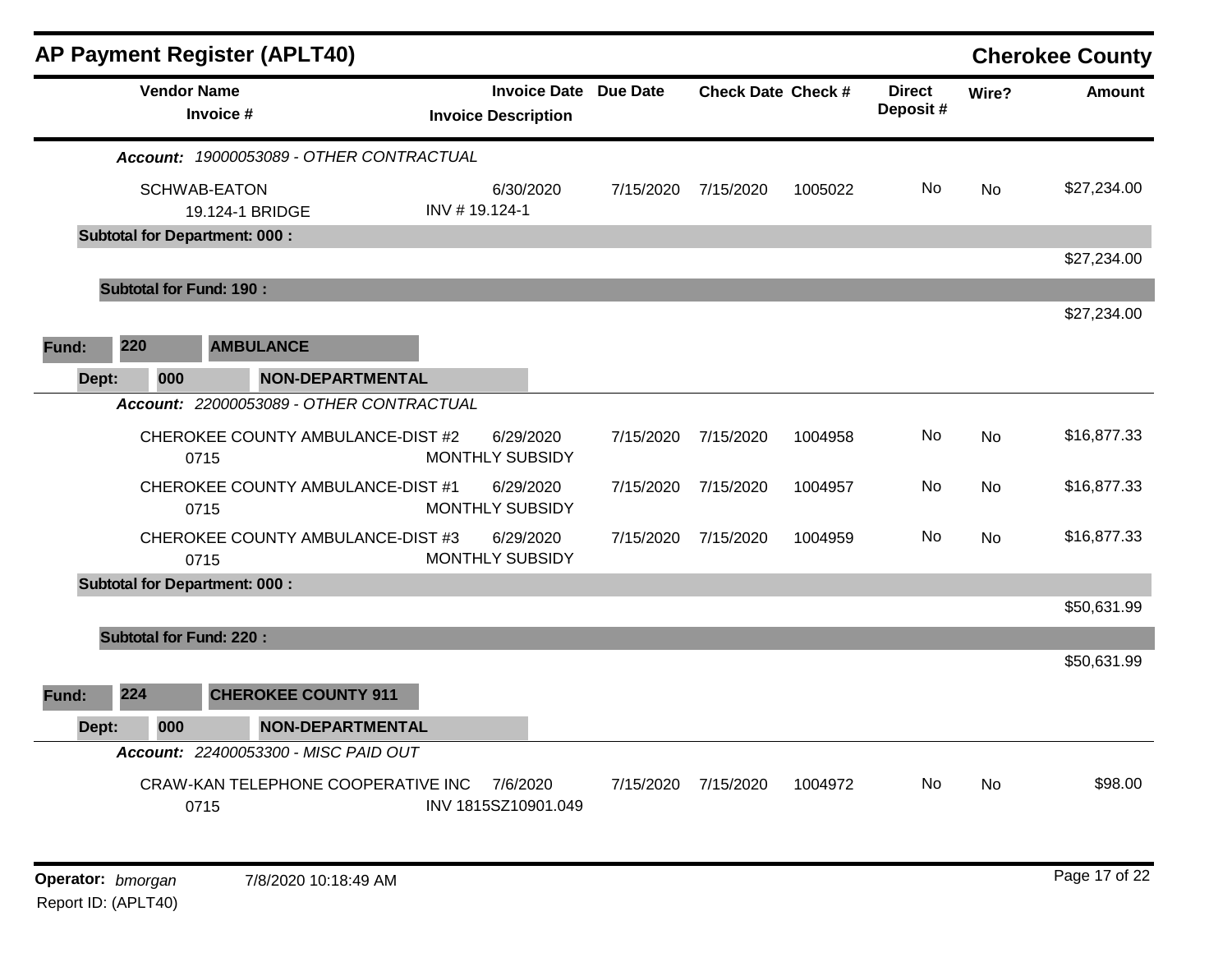|                   |                    | <b>AP Payment Register (APLT40)</b>          |                                                   |                 |                           |         |                           |           | <b>Cherokee County</b> |
|-------------------|--------------------|----------------------------------------------|---------------------------------------------------|-----------------|---------------------------|---------|---------------------------|-----------|------------------------|
|                   | <b>Vendor Name</b> | Invoice #                                    | <b>Invoice Date</b><br><b>Invoice Description</b> | <b>Due Date</b> | <b>Check Date Check #</b> |         | <b>Direct</b><br>Deposit# | Wire?     | <b>Amount</b>          |
|                   |                    | <b>VERIZON WIRELESS</b><br>9856950199        | 6/29/2020<br>INV 9856950199                       | 7/15/2020       | 7/15/2020                 | 1005033 | No                        | No        | \$1,040.26             |
|                   | <b>CENTURYLINK</b> | 0715                                         | 7/6/2020<br>ACCT 313409961                        | 7/15/2020       | 7/15/2020                 | 1004955 | No                        | <b>No</b> | \$476.00               |
|                   |                    | <b>Subtotal for Department: 000:</b>         |                                                   |                 |                           |         |                           |           |                        |
|                   |                    |                                              |                                                   |                 |                           |         |                           |           | \$1,614.26             |
|                   |                    | <b>Subtotal for Fund: 224:</b>               |                                                   |                 |                           |         |                           |           | \$1,614.26             |
| Fund:             | 230                | <b>APPRAISER COSTS</b>                       |                                                   |                 |                           |         |                           |           |                        |
| Dept:             | 000                | NON-DEPARTMENTAL                             |                                                   |                 |                           |         |                           |           |                        |
|                   |                    | Account: 23000053074 - TELEPHONE BILLS       |                                                   |                 |                           |         |                           |           |                        |
|                   |                    | COLUMBUS TELEPHONE COMPANY<br>0715 CH        | 6/29/2020<br><b>ACCT 7577</b>                     | 7/15/2020       | 7/15/2020                 | 1004968 | No                        | <b>No</b> | \$235.34               |
|                   |                    | Account: 23000053076 - PROFESSIONAL SERVICES |                                                   |                 |                           |         |                           |           |                        |
|                   |                    | <b>RODNEY SANDERS</b><br>20200604            | 7/6/2020<br>INV 2020-06-04                        | 7/15/2020       | 7/15/2020                 | 1005020 | No                        | No        | \$1,343.75             |
|                   |                    | Account: 23000053089 - OTHER CONTRACTUAL     |                                                   |                 |                           |         |                           |           |                        |
|                   | <b>SUMNERONE</b>   | 2569459                                      | 7/6/2020<br>INV 2569459                           | 7/15/2020       | 7/15/2020                 | 1005027 | No                        | No        | \$99.65                |
|                   |                    | <b>Subtotal for Department: 000:</b>         |                                                   |                 |                           |         |                           |           |                        |
|                   |                    |                                              |                                                   |                 |                           |         |                           |           | \$1,678.74             |
|                   |                    | <b>Subtotal for Fund: 230:</b>               |                                                   |                 |                           |         |                           |           | \$1,678.74             |
| Fund:             | 260                | <b>EMPLOYEE BENEFITS</b>                     |                                                   |                 |                           |         |                           |           |                        |
| Dept:             | 000                | NON-DEPARTMENTAL                             |                                                   |                 |                           |         |                           |           |                        |
|                   |                    | Account: 26000021300 - KPERS LIABILITY       |                                                   |                 |                           |         |                           |           |                        |
| Operator: bmorgan |                    | 7/8/2020 10:18:49 AM                         |                                                   |                 |                           |         |                           |           | Page 18 of 22          |

Report ID: (APLT40)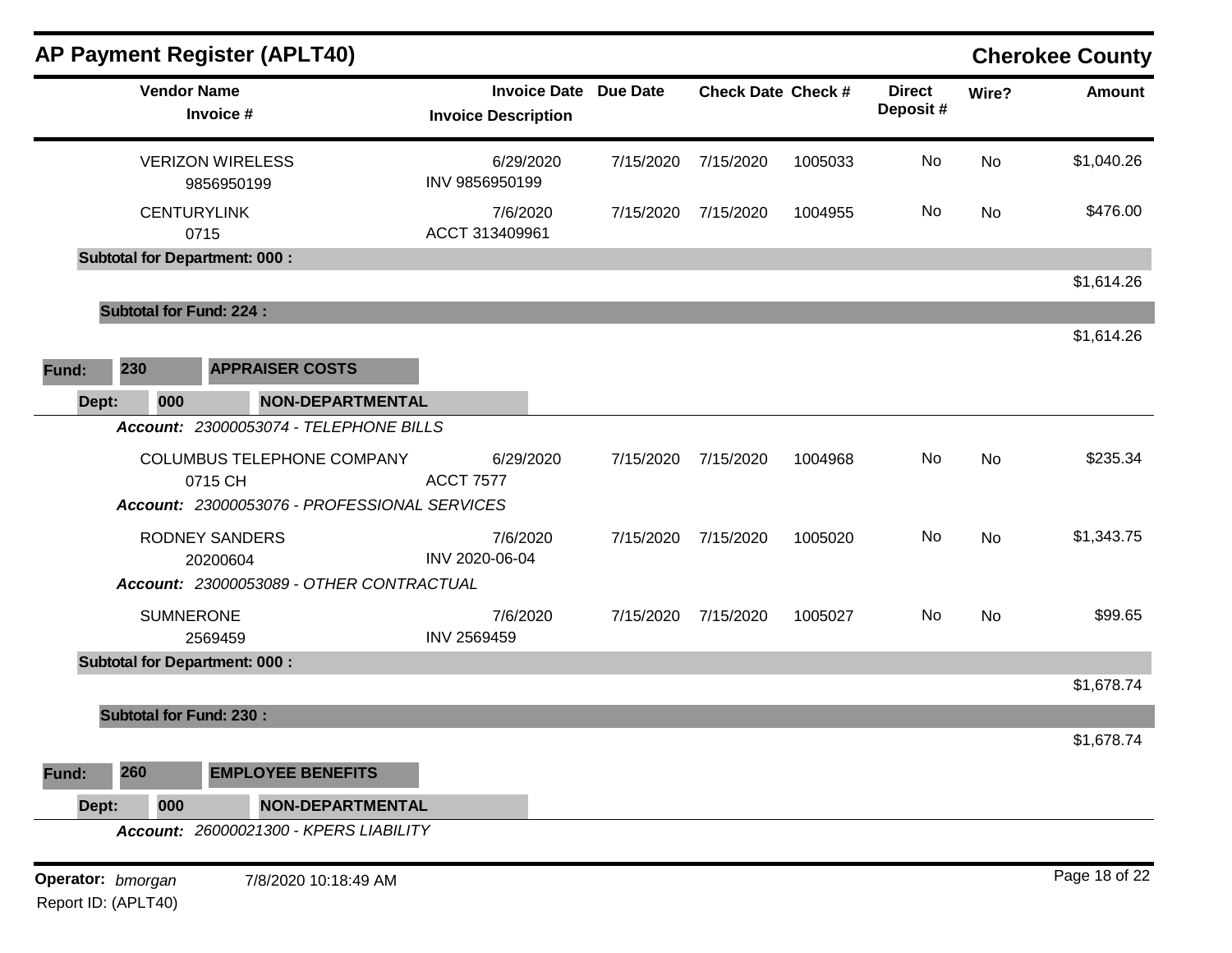| <b>AP Payment Register (APLT40)</b>                                                   |                                                            |           |                           |         |                           |           | <b>Cherokee County</b> |
|---------------------------------------------------------------------------------------|------------------------------------------------------------|-----------|---------------------------|---------|---------------------------|-----------|------------------------|
| <b>Vendor Name</b><br>Invoice #                                                       | <b>Invoice Date Due Date</b><br><b>Invoice Description</b> |           | <b>Check Date Check #</b> |         | <b>Direct</b><br>Deposit# | Wire?     | <b>Amount</b>          |
| <b>MARK HIXON</b><br>0715                                                             | 6/29/2020<br><b>REIMB/DEDUCTION IN ERROR</b>               | 7/15/2020 | 7/15/2020                 | 1004996 | No                        | <b>No</b> | \$178.98               |
| <b>Subtotal for Department: 000:</b>                                                  |                                                            |           |                           |         |                           |           | \$178.98               |
| <b>Subtotal for Fund: 260:</b>                                                        |                                                            |           |                           |         |                           |           |                        |
| 300<br><b>SERVICE FOR ELDERLY</b><br>Fund:<br>000<br><b>NON-DEPARTMENTAL</b><br>Dept: |                                                            |           |                           |         |                           |           | \$178.98               |
| Account: 30000053072 - GAS, ELECTRIC, WATER                                           |                                                            |           |                           |         |                           |           |                        |
| <b>KANSAS GAS SERVICE</b><br>0715 EL                                                  | 6/29/2020<br>ACCT 510724504 2014982 18                     | 7/15/2020 | 7/15/2020                 | 1004991 | No                        | <b>No</b> | \$32.50                |
| <b>CITY OF COLUMBUS</b><br>0715 EL                                                    | 7/6/2020<br>ACCT 07-48820-01                               | 7/15/2020 | 7/15/2020                 | 1004964 | No.                       | <b>No</b> | \$56.86                |
| <b>KANSAS GAS SERVICE</b><br>0715 EL2                                                 | 7/6/2020<br>ACCT 510074383 1179346 45                      | 7/15/2020 | 7/15/2020                 | 1004991 | No                        | No        | \$43.11                |
| EMPIRE DISTRICT ELECTRIC COMPANY<br>0715                                              | 6/29/2020<br>ACCT 124991-59-7                              | 7/15/2020 | 7/15/2020                 | 1004977 | No                        | <b>No</b> | \$131.42               |
| <b>CITY OF GALENA</b><br>0715                                                         | 7/6/2020<br>ACCT 10006000                                  | 7/15/2020 | 7/15/2020                 | 1004965 | No                        | <b>No</b> | \$93.56                |
| <b>KANSAS GAS SERVICE</b><br>0715                                                     | 6/29/2020<br>ACCT 512076592 1191351 09                     | 7/15/2020 | 7/15/2020                 | 1004991 | No                        | No        | \$33.34                |
| <b>KANSAS GAS SERVICE</b><br>0715 EL1                                                 | 6/29/2020<br>ACCT 510020083-1175382 00                     | 7/15/2020 | 7/15/2020                 | 1004991 | No.                       | <b>No</b> | \$59.97                |
| Account: 30000053074 - TELEPHONE BILLS                                                |                                                            |           |                           |         |                           |           |                        |
| <b>CENTURYLINK</b><br>0715 EL3                                                        | 7/6/2020<br>ACCT 313571296                                 | 7/15/2020 | 7/15/2020                 | 1004955 | No                        | No        | \$78.02                |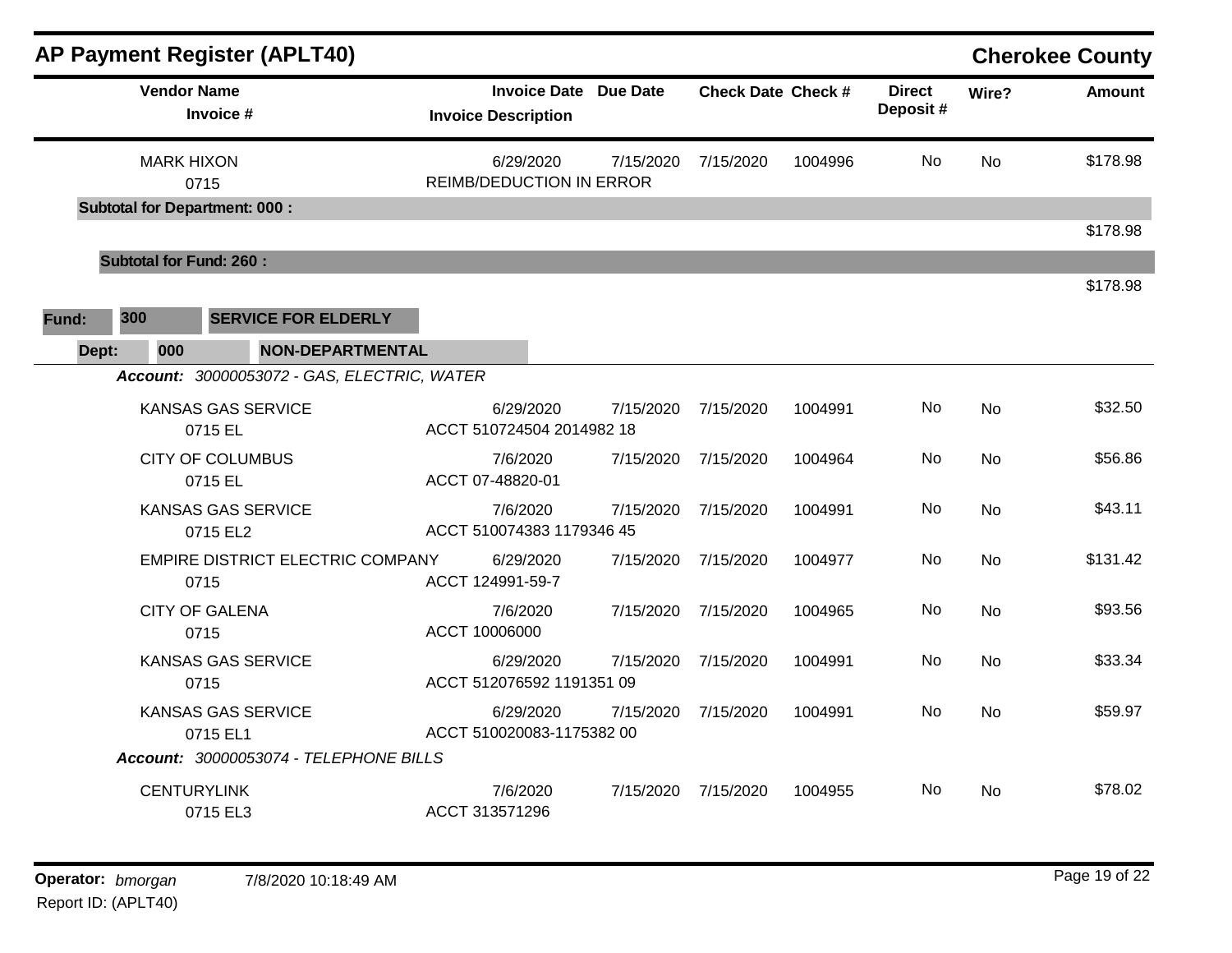| <b>AP Payment Register (APLT40)</b>                      |                   |                                                            |           |                           |         |                           |           | <b>Cherokee County</b> |
|----------------------------------------------------------|-------------------|------------------------------------------------------------|-----------|---------------------------|---------|---------------------------|-----------|------------------------|
| <b>Vendor Name</b><br>Invoice #                          |                   | <b>Invoice Date Due Date</b><br><b>Invoice Description</b> |           | <b>Check Date Check #</b> |         | <b>Direct</b><br>Deposit# | Wire?     | <b>Amount</b>          |
| <b>CENTURYLINK</b><br>0715 EL1                           | ACCT 313355170    | 7/6/2020                                                   | 7/15/2020 | 7/15/2020                 | 1004955 | No                        | <b>No</b> | \$90.17                |
| <b>Subtotal for Department: 000:</b>                     |                   |                                                            |           |                           |         |                           |           | \$618.95               |
| <b>Subtotal for Fund: 300:</b>                           |                   |                                                            |           |                           |         |                           |           |                        |
|                                                          |                   |                                                            |           |                           |         |                           |           | \$618.95               |
| 304<br><b>SPIDER PROGRAM</b><br>Fund:                    |                   |                                                            |           |                           |         |                           |           |                        |
| Dept:<br>000<br><b>NON-DEPARTMENTAL</b>                  |                   |                                                            |           |                           |         |                           |           |                        |
| Account: 30400053300 - MISC PAID OUT                     |                   |                                                            |           |                           |         |                           |           |                        |
| BROOKS-JEFFREY MARKETING, INC<br>193505                  | <b>INV 193505</b> | 6/30/2020                                                  | 7/15/2020 | 7/15/2020                 | 1004951 | No.                       | <b>No</b> | \$208.23               |
| BROOKS-JEFFREY MARKETING, INC<br>193506                  | <b>INV 193506</b> | 6/30/2020                                                  | 7/15/2020 | 7/15/2020                 | 1004951 | No                        | <b>No</b> | \$498.75               |
| <b>Subtotal for Department: 000:</b>                     |                   |                                                            |           |                           |         |                           |           | \$706.98               |
| <b>Subtotal for Fund: 304:</b>                           |                   |                                                            |           |                           |         |                           |           |                        |
|                                                          |                   |                                                            |           |                           |         |                           |           | \$706.98               |
| 330<br><b>SEWER DISTRICT#1 OPER</b><br>Fund:             |                   |                                                            |           |                           |         |                           |           |                        |
| Dept:<br><b>NON-DEPARTMENTAL</b><br>000                  |                   |                                                            |           |                           |         |                           |           |                        |
| Account: 33000053072 - GAS, ELECTRIC, WATER              |                   |                                                            |           |                           |         |                           |           |                        |
| EMPIRE DISTRICT ELECTRIC COMPANY<br>487490-67-4 SEWER 2  | INV #487490-67-4  | 6/26/2020                                                  | 7/15/2020 | 7/15/2020                 | 1004977 | No.                       | No        | \$3.68                 |
| EMPIRE DISTRICT ELECTRIC COMPANY<br>535793-78-0 SEWER 4  | INV #535793-78-0  | 6/26/2020                                                  | 7/15/2020 | 7/15/2020                 | 1004977 | No                        | No        | \$12.16                |
| EMPIRE DISTRICT ELECTRIC COMPANY<br>547731-85-1 SEWER 15 |                   | 6/26/2020<br>ACCT # 547731-85-1                            | 7/15/2020 | 7/15/2020                 | 1004977 | No                        | No        | \$54.44                |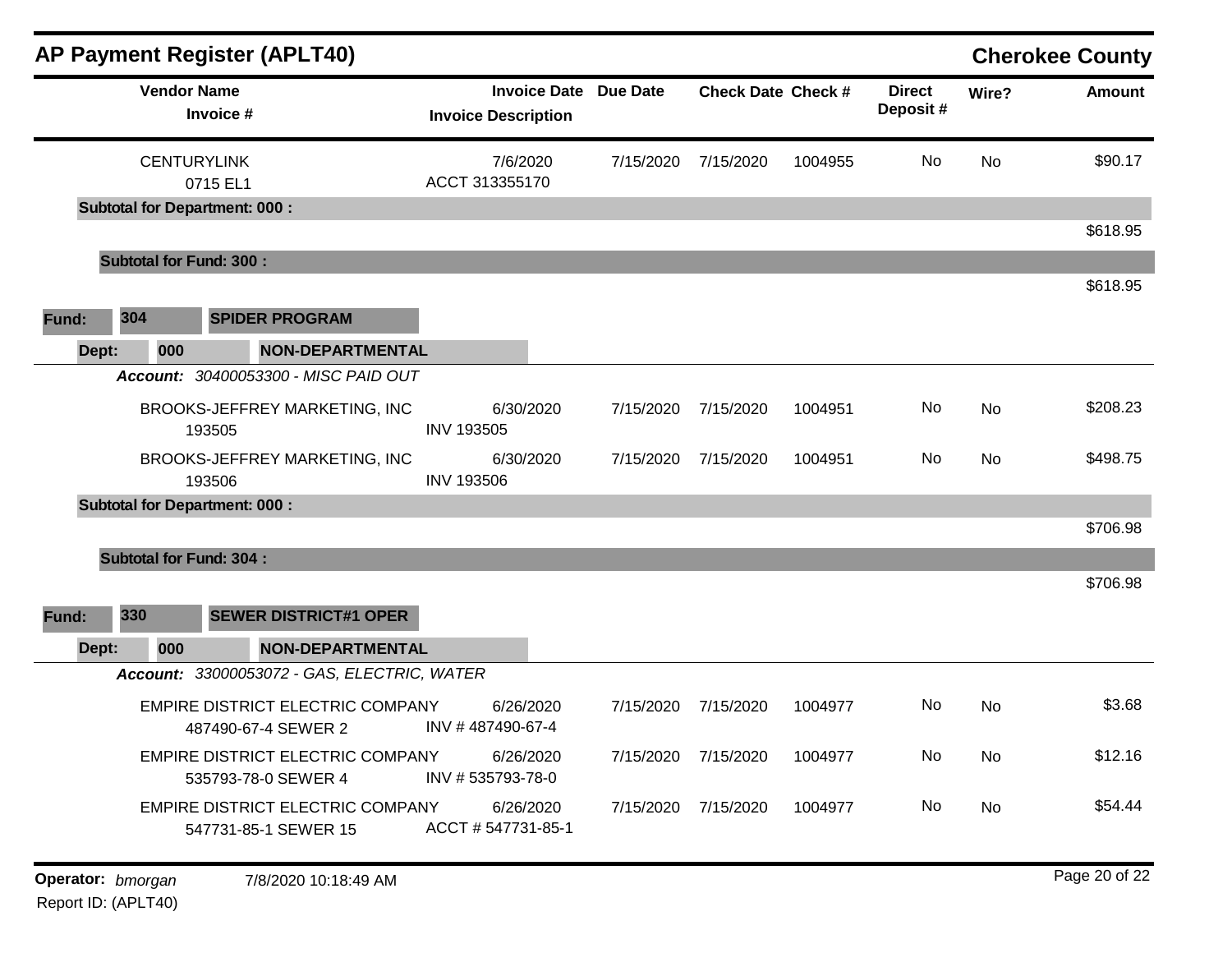| <b>AP Payment Register (APLT40)</b>                                                  |                                                   |                 |                           |         |                                   |           | <b>Cherokee County</b> |
|--------------------------------------------------------------------------------------|---------------------------------------------------|-----------------|---------------------------|---------|-----------------------------------|-----------|------------------------|
| <b>Vendor Name</b><br>Invoice #                                                      | <b>Invoice Date</b><br><b>Invoice Description</b> | <b>Due Date</b> | <b>Check Date Check #</b> |         | <b>Direct</b><br>Deposit#         | Wire?     | <b>Amount</b>          |
| Account: 33000053074 - TELEPHONE BILLS                                               |                                                   |                 |                           |         |                                   |           |                        |
| <b>CENTURYLINK</b><br>438097159 SEWER 10<br>Account: 33000053089 - OTHER CONTRACTUAL | 6/23/2020<br>ACCT #438097159                      | 7/15/2020       | 7/15/2020                 | 1004955 | No.                               | <b>No</b> | \$187.18               |
| RIVERTON BUILDING SUPPLY INC<br><b>15916 SEWER</b>                                   | 6/18/2020<br>INV #15916                           | 7/15/2020       | 7/15/2020                 | 1005019 | No.                               | <b>No</b> | \$14.09                |
| <b>Subtotal for Department: 000:</b>                                                 |                                                   |                 |                           |         |                                   |           |                        |
|                                                                                      |                                                   |                 |                           |         |                                   |           | \$271.55               |
| <b>Subtotal for Fund: 330:</b>                                                       |                                                   |                 |                           |         |                                   |           |                        |
|                                                                                      |                                                   |                 |                           |         |                                   |           | \$271.55               |
|                                                                                      |                                                   |                 |                           |         | Total for Bank 1 Account 1120298: |           | \$251,080.36           |
|                                                                                      |                                                   |                 |                           | *****   | <b>Total Invoices Paid:</b>       |           | \$251,080.36           |